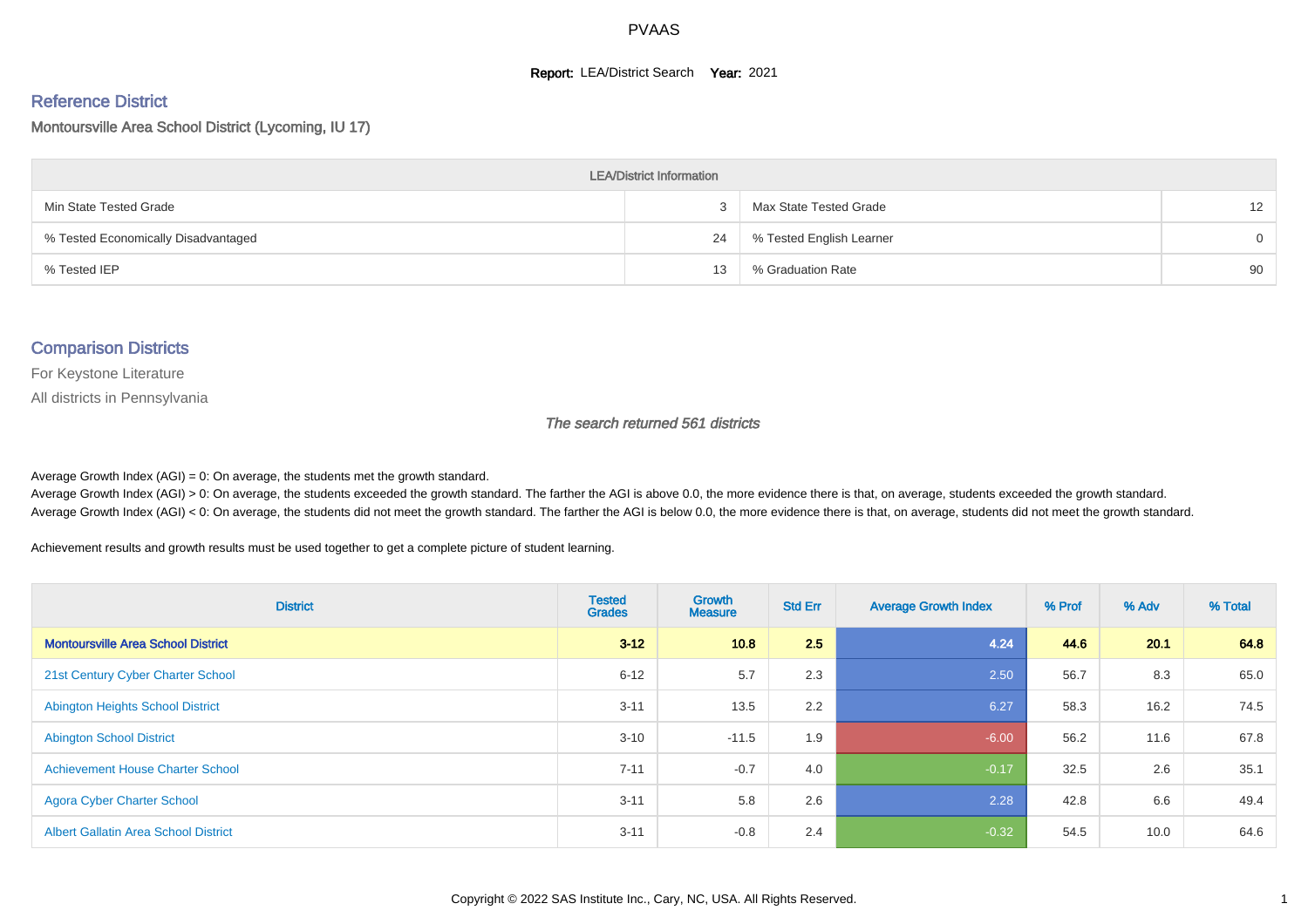| <b>District</b>                           | <b>Tested</b><br><b>Grades</b> | <b>Growth</b><br><b>Measure</b> | <b>Std Err</b> | <b>Average Growth Index</b> | % Prof | % Adv | % Total |
|-------------------------------------------|--------------------------------|---------------------------------|----------------|-----------------------------|--------|-------|---------|
| <b>Montoursville Area School District</b> | $3 - 12$                       | 10.8                            | 2.5            | 4.24                        | 44.6   | 20.1  | 64.8    |
| <b>Aliquippa School District</b>          | $3 - 11$                       | $-9.0$                          | 4.2            | $-2.14$                     | 11.0   | 0.0   | 11.0    |
| <b>Allegheny Valley School District</b>   | $3 - 11$                       | 8.5                             | 3.9            | 2.17                        | 53.1   | 12.2  | 65.3    |
| Allegheny-Clarion Valley School District  | $3 - 10$                       | 7.8                             | 4.7            | 1.65                        | 53.3   | 3.3   | 56.7    |
| <b>Allentown City School District</b>     | $3 - 12$                       | 5.3                             | 1.4            | 3.88                        | 25.3   | 2.7   | 28.0    |
| <b>Altoona Area School District</b>       | $3 - 12$                       | 3.3                             | 1.6            | 1.99                        | 47.7   | 8.2   | 55.9    |
| Ambridge Area School District             | $3 - 12$                       | 9.1                             | 2.6            | 3.46                        | 50.4   | 10.7  | 61.1    |
| <b>Annville-Cleona School District</b>    | $3 - 12$                       | $-12.1$                         | 2.7            | $-4.46$                     | 34.9   | 7.8   | 42.6    |
| <b>Antietam School District</b>           | $3 - 10$                       | $-4.3$                          | 3.8            | $-1.13$                     | 36.4   | 5.4   | 41.8    |
| <b>Apollo-Ridge School District</b>       | $3 - 12$                       | $-4.7$                          | 3.7            | $-1.24$                     | 50.0   | 10.0  | 60.0    |
| <b>Armstrong School District</b>          | $3 - 11$                       | 2.6                             | 1.7            | 1.53                        | 51.5   | 6.1   | 57.6    |
| <b>Athens Area School District</b>        | $3 - 11$                       | 1.6                             | 2.5            | 0.64                        | 46.9   | 7.6   | 54.5    |
| <b>Austin Area School District</b>        | $3 - 11$                       | $-5.7$                          | 6.4            | $-0.90$                     | 33.3   | 5.6   | 38.9    |
| <b>Avella Area School District</b>        | $3 - 12$                       | $-0.3$                          | 4.7            | $-0.05$                     | 49.3   | 14.5  | 63.8    |
| <b>Avon Grove Charter School</b>          | $3 - 11$                       | 9.0                             | 2.9            | 3.13                        | 58.8   | 16.7  | 75.5    |
| <b>Avon Grove School District</b>         | $3 - 10$                       | 10.0                            | 1.6            | 6.26                        | 56.3   | 18.6  | 74.9    |
| <b>Avonworth School District</b>          | $3 - 10$                       | $-12.6$                         | 3.1            | $-4.01$                     | 59.8   | 4.6   | 64.4    |
| <b>Bald Eagle Area School District</b>    | $3 - 11$                       | $-2.1$                          | 2.7            | $-0.75$                     | 48.4   | 9.4   | 57.7    |
| <b>Baldwin-Whitehall School District</b>  | $3 - 11$                       | 1.8                             | 1.9            | 0.94                        | 58.6   | 8.6   | 67.1    |
| <b>Bangor Area School District</b>        | $3 - 12$                       | $-0.9$                          | 2.0            | $-0.43$                     | 44.3   | 4.7   | 49.0    |
| <b>Beaver Area School District</b>        | $3 - 10$                       | 4.7                             | 2.4            | 1.94                        | 57.4   | 16.8  | 74.2    |
| <b>Bedford Area School District</b>       | $3 - 11$                       | 2.5                             | 2.6            | 0.93                        | 48.5   | 10.0  | 58.5    |
| <b>Belle Vernon Area School District</b>  | $3 - 11$                       | 6.5                             | 2.6            | 2.44                        | 55.6   | 11.1  | 66.7    |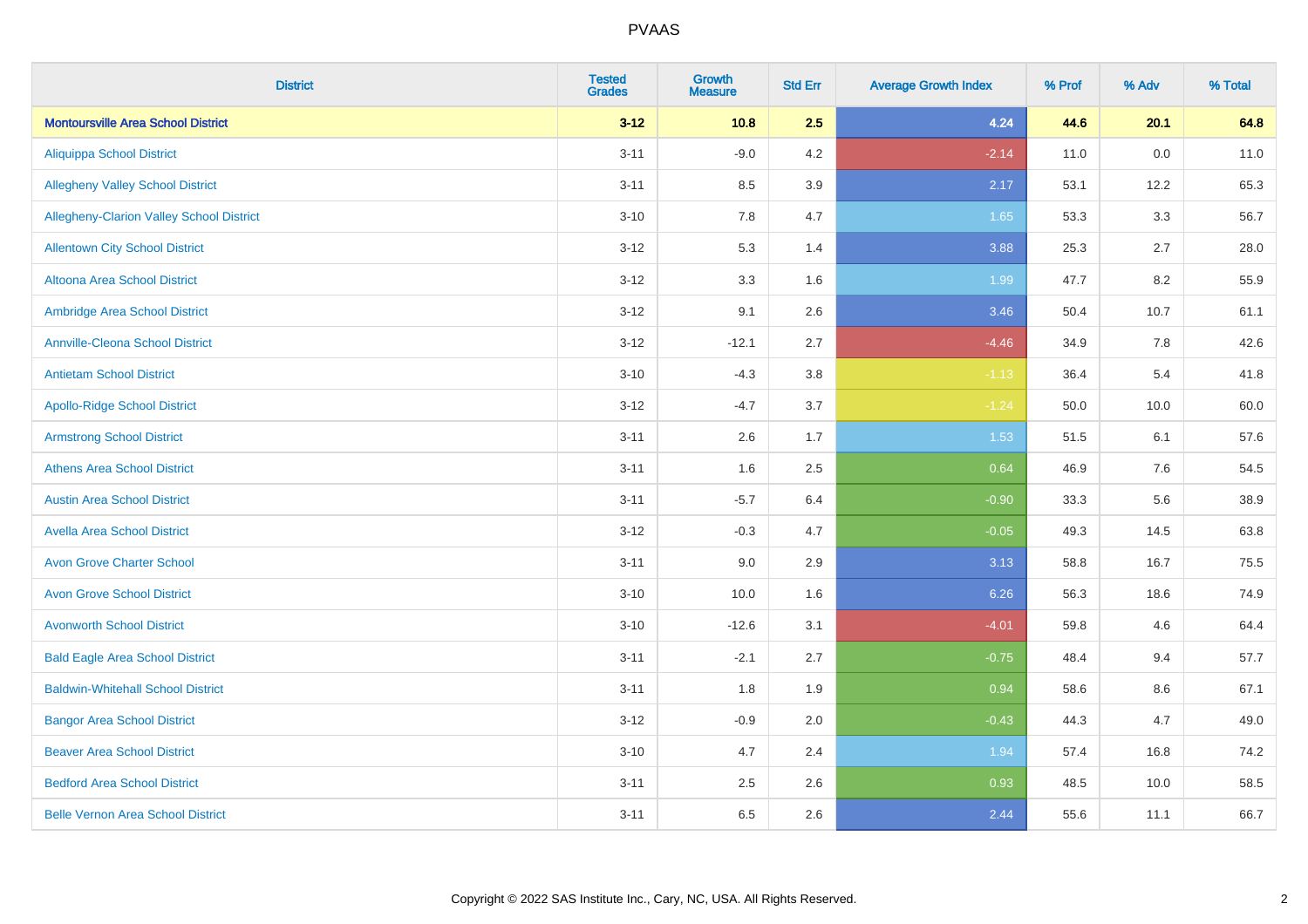| <b>District</b>                              | <b>Tested</b><br><b>Grades</b> | <b>Growth</b><br><b>Measure</b> | <b>Std Err</b> | <b>Average Growth Index</b> | % Prof | % Adv   | % Total |
|----------------------------------------------|--------------------------------|---------------------------------|----------------|-----------------------------|--------|---------|---------|
| <b>Montoursville Area School District</b>    | $3 - 12$                       | 10.8                            | 2.5            | 4.24                        | 44.6   | 20.1    | 64.8    |
| <b>Bellefonte Area School District</b>       | $3 - 11$                       | $-0.4$                          | 2.2            | $-0.17$                     | 47.6   | 10.6    | 58.2    |
| <b>Bellwood-Antis School District</b>        | $3 - 10$                       | $-1.2$                          | 3.2            | $-0.39$                     | 55.1   | 10.1    | 65.2    |
| <b>Belmont Charter School</b>                | $3 - 10$                       | 16.0                            | 6.5            | 2.45                        | 64.3   | 0.0     | 64.3    |
| <b>Bensalem Township School District</b>     | $3 - 11$                       | 1.6                             | 1.6            | 0.98                        | 38.8   | 8.3     | 47.1    |
| <b>Benton Area School District</b>           | $3 - 10$                       | $-9.7$                          | 4.5            | $-2.18$                     | 43.2   | 5.4     | 48.6    |
| <b>Bentworth School District</b>             | $3 - 11$                       | 5.7                             | 3.2            | 1.75                        | 44.2   | 19.5    | 63.6    |
| <b>Berlin Brothersvalley School District</b> | $3 - 11$                       | 4.0                             | 4.2            | 0.96                        | 48.8   | 14.0    | 62.8    |
| <b>Bermudian Springs School District</b>     | $3 - 11$                       | $-5.5$                          | 2.9            | $-1.94$                     | 56.4   | 6.8     | 63.2    |
| <b>Berwick Area School District</b>          | $3 - 11$                       | $-9.3$                          | 2.6            | $-3.59$                     | 42.1   | 5.5     | 47.6    |
| <b>Bethel Park School District</b>           | $3 - 11$                       | 5.6                             | 1.8            | 3.18                        | 65.3   | 18.6    | 83.9    |
| <b>Bethlehem Area School District</b>        | $3 - 11$                       | 9.3                             | 1.1            | 8.15                        | 44.7   | 12.0    | 56.7    |
| <b>Bethlehem-Center School District</b>      | $3 - 10$                       | 8.1                             | 3.3            | 2.46                        | 35.1   | 1.4     | 36.5    |
| <b>Big Beaver Falls Area School District</b> | $3 - 11$                       | $-3.9$                          | 3.3            | $-1.18$                     | 34.1   | 3.5     | 37.6    |
| <b>Big Spring School District</b>            | $3 - 11$                       | $-9.8$                          | 2.4            | $-4.00$                     | 38.6   | 8.9     | 47.5    |
| <b>Blackhawk School District</b>             | $3 - 11$                       | 4.7                             | 2.3            | 2.01                        | 55.8   | $8.8\,$ | 64.6    |
| <b>Blacklick Valley School District</b>      | $3 - 11$                       | 8.0                             | 4.3            | 1.85                        | 34.1   | 0.0     | 34.1    |
| <b>Blairsville-Saltsburg School District</b> | $3 - 11$                       | $-8.0$                          | 3.0            | $-2.68$                     | 37.3   | 7.0     | 44.3    |
| <b>Bloomsburg Area School District</b>       | $3 - 10$                       | 0.7                             | 3.0            | 0.23                        | 55.9   | 11.8    | 67.6    |
| <b>Blue Mountain School District</b>         | $3 - 10$                       | $-5.8$                          | 2.3            | $-2.56$                     | 46.6   | 8.5     | 55.1    |
| <b>Blue Ridge School District</b>            | $3 - 11$                       | $-0.5$                          | 3.6            | $-0.12$                     | 44.6   | 3.1     | 47.7    |
| <b>Boyertown Area School District</b>        | $3 - 11$                       | $-4.7$                          | 1.5            | $-3.17$                     | 55.2   | 11.3    | 66.5    |
| <b>Bradford Area School District</b>         | $3 - 12$                       | $-9.3$                          | 2.4            | $-3.87$                     | 45.8   | 8.3     | 54.2    |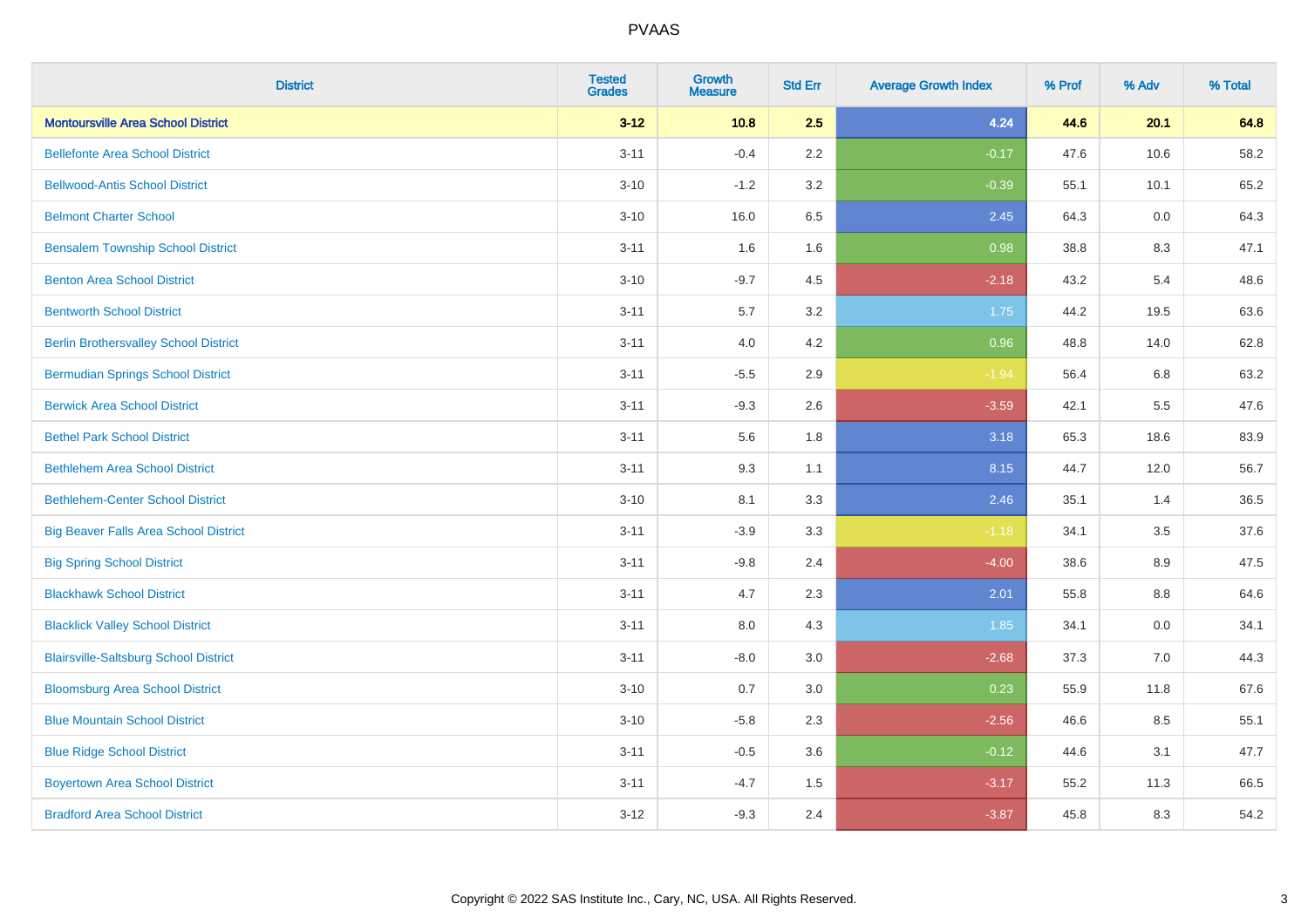| <b>District</b>                                 | <b>Tested</b><br><b>Grades</b> | <b>Growth</b><br><b>Measure</b> | <b>Std Err</b> | <b>Average Growth Index</b> | % Prof | % Adv   | % Total |
|-------------------------------------------------|--------------------------------|---------------------------------|----------------|-----------------------------|--------|---------|---------|
| <b>Montoursville Area School District</b>       | $3 - 12$                       | 10.8                            | 2.5            | 4.24                        | 44.6   | 20.1    | 64.8    |
| <b>Brandywine Heights Area School District</b>  | $3 - 11$                       | $-4.9$                          | 2.7            | $-1.81$                     | 49.2   | 8.2     | 57.4    |
| <b>Brentwood Borough School District</b>        | $3 - 11$                       | $-5.3$                          | 3.0            | $-1.72$                     | 52.0   | 6.1     | 58.2    |
| <b>Bristol Borough School District</b>          | $3 - 12$                       | $-4.3$                          | 3.4            | $-1.27$                     | 39.7   | 1.3     | 41.0    |
| <b>Bristol Township School District</b>         | $3 - 11$                       | $-13.9$                         | 2.0            | $-7.05$                     | 31.0   | 3.7     | 34.7    |
| <b>Brockway Area School District</b>            | $3 - 11$                       | 0.6                             | 3.6            | 0.16                        | 49.2   | 7.7     | 56.9    |
| <b>Brookville Area School District</b>          | $3 - 11$                       | 6.9                             | 3.0            | 2.30                        | 55.2   | 15.6    | 70.8    |
| <b>Brownsville Area School District</b>         | $3 - 12$                       | $-7.2$                          | 3.9            | $-1.83$                     | 34.4   | 6.1     | 40.5    |
| <b>Bucks County Technical High School</b>       | $9 - 10$                       | $-12.0$                         | 2.5            | $-4.84$                     | 35.9   | 3.2     | 39.2    |
| <b>Burgettstown Area School District</b>        | $3 - 11$                       | $-2.1$                          | 3.4            | $-0.62$                     | 50.0   | 1.4     | 51.4    |
| <b>Burrell School District</b>                  | $3 - 11$                       | 4.5                             | 3.1            | 1.48                        | 58.5   | 13.8    | 72.3    |
| <b>Butler Area School District</b>              | $3 - 11$                       | $-6.5$                          | 1.5            | $-4.26$                     | 42.5   | 9.4     | 51.9    |
| California Area School District                 | $3 - 10$                       | $-7.3$                          | 3.6            | $-2.02$                     | 42.6   | 9.8     | 52.5    |
| <b>Cambria Heights School District</b>          | $3 - 10$                       | $-4.1$                          | 3.1            | $-1.32$                     | 51.0   | $6.0\,$ | 57.0    |
| <b>Camp Hill School District</b>                | $3 - 12$                       | 2.3                             | 3.0            | 0.78                        | 53.6   | 17.5    | 71.1    |
| Canon-Mcmillan School District                  | $3 - 11$                       | $-0.8$                          | 1.6            | $-0.50$                     | 58.7   | 15.9    | 74.6    |
| <b>Canton Area School District</b>              | $3 - 11$                       | $-5.5$                          | 3.2            | $-1.75$                     | 40.7   | 2.3     | 43.0    |
| Capital Area School for the Arts Charter School | $9 - 11$                       | 5.8                             | 4.1            | 1.39                        | 59.3   | 18.6    | 78.0    |
| <b>Carbon Career &amp; Technical Institute</b>  | $9 - 11$                       | $-5.7$                          | 3.6            | $-1.59$                     | 34.5   | 1.2     | 35.7    |
| <b>Carbondale Area School District</b>          | $3 - 10$                       | 7.4                             | 3.3            | 2.25                        | 56.6   | 2.6     | 59.2    |
| <b>Carlisle Area School District</b>            | $3 - 11$                       | $-5.3$                          | 1.9            | $-2.81$                     | 54.0   | 6.3     | 60.3    |
| <b>Carlynton School District</b>                | $3 - 11$                       | 7.3                             | 3.3            | 2.22                        | 41.0   | 10.5    | 51.6    |
| <b>Carmichaels Area School District</b>         | $3 - 10$                       | $-9.3$                          | 3.3            | $-2.81$                     | 35.1   | 1.4     | 36.5    |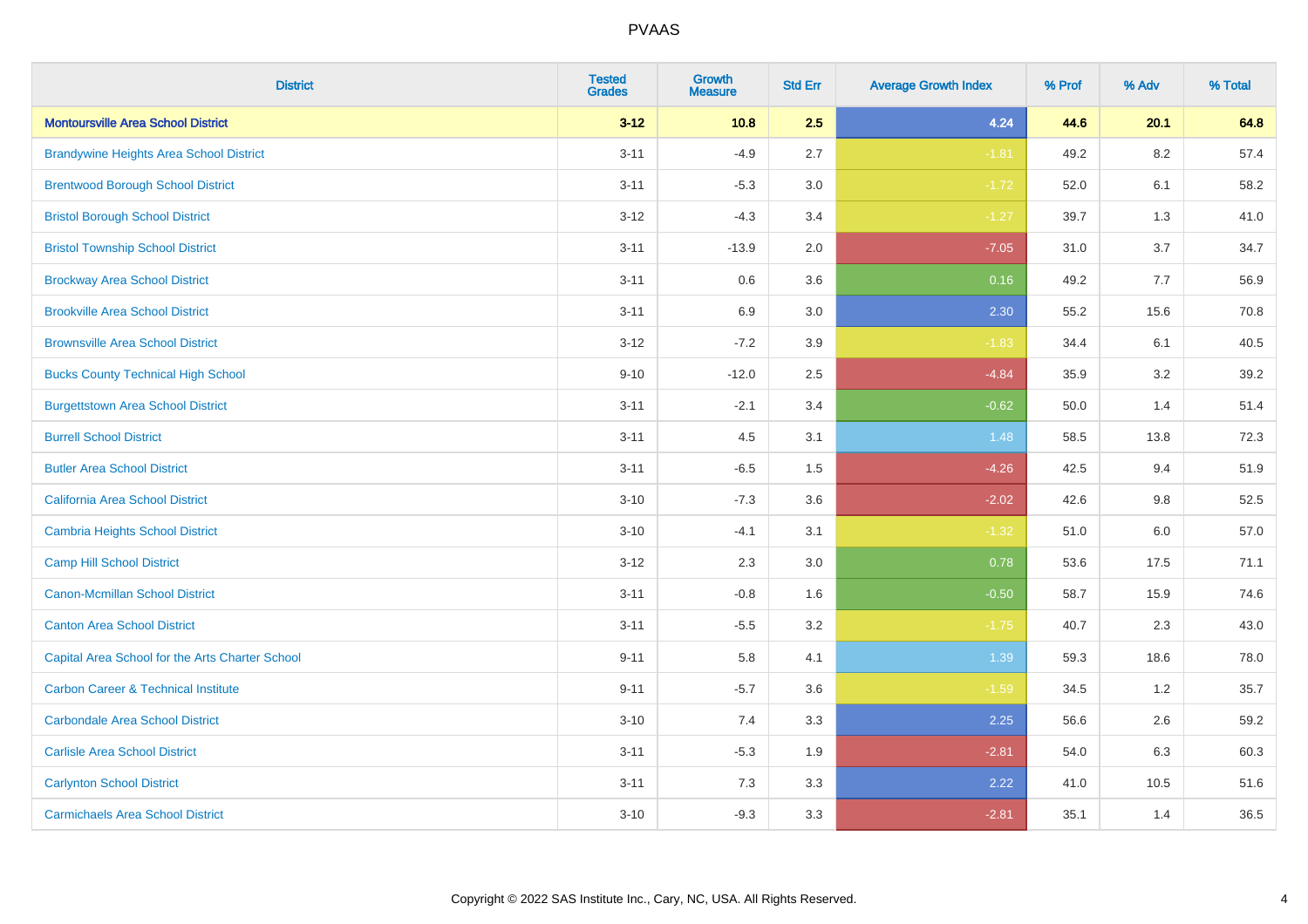| <b>District</b>                                         | <b>Tested</b><br><b>Grades</b> | <b>Growth</b><br><b>Measure</b> | <b>Std Err</b> | <b>Average Growth Index</b> | % Prof | % Adv | % Total |
|---------------------------------------------------------|--------------------------------|---------------------------------|----------------|-----------------------------|--------|-------|---------|
| <b>Montoursville Area School District</b>               | $3 - 12$                       | 10.8                            | 2.5            | 4.24                        | 44.6   | 20.1  | 64.8    |
| Catasauqua Area School District                         | $3 - 12$                       | $-12.1$                         | 3.0            | $-4.00$                     | 36.8   | 7.6   | 44.3    |
| <b>Centennial School District</b>                       | $3 - 10$                       | 7.1                             | 1.7            | 4.29                        | 50.1   | 8.7   | 58.9    |
| Center For Student Learning Charter School At Pennsbury | $6 - 12$                       | $-2.9$                          | 6.1            | $-0.47$                     | 42.9   | 0.0   | 42.9    |
| <b>Central Bucks School District</b>                    | $3 - 11$                       | 1.6                             | 0.9            | 1.66                        | 63.0   | 16.8  | 79.8    |
| <b>Central Cambria School District</b>                  | $3 - 11$                       | 3.0                             | 2.5            | 1.17                        | 56.2   | 9.7   | 66.0    |
| <b>Central Columbia School District</b>                 | $3 - 12$                       | $-4.8$                          | 2.6            | $-1.86$                     | 53.7   | 14.8  | 68.5    |
| <b>Central Dauphin School District</b>                  | $3 - 11$                       | 4.4                             | 1.3            | 3.32                        | 53.3   | 7.4   | 60.7    |
| <b>Central Fulton School District</b>                   | $3 - 11$                       | $-0.5$                          | 3.5            | $-0.14$                     | 51.4   | 8.6   | 60.0    |
| <b>Central Greene School District</b>                   | $3 - 11$                       | $-1.6$                          | 2.8            | $-0.55$                     | 54.2   | 2.8   | 57.0    |
| <b>Central Valley School District</b>                   | $3 - 10$                       | 4.8                             | 2.4            | 1.98                        | 56.9   | 9.0   | 65.9    |
| <b>Central York School District</b>                     | $3 - 12$                       | 12.3                            | 1.7            | 7.20                        | 55.5   | 11.5  | 67.0    |
| <b>Chambersburg Area School District</b>                | $3 - 11$                       | $-9.5$                          | 1.3            | $-7.20$                     | 42.7   | 8.6   | 51.4    |
| <b>Charleroi School District</b>                        | $3 - 11$                       | $-2.6$                          | 3.0            | $-0.86$                     | 55.7   | 7.4   | 63.1    |
| <b>Chartiers Valley School District</b>                 | $3 - 11$                       | $-1.7$                          | 2.0            | $-0.81$                     | 54.7   | 8.4   | 63.1    |
| <b>Chartiers-Houston School District</b>                | $3 - 10$                       | $-8.6$                          | 3.5            | $-2.41$                     | 59.7   | 4.5   | 64.2    |
| <b>Cheltenham School District</b>                       | $3 - 11$                       | $-1.4$                          | 2.1            | $-0.67$                     | 46.1   | 10.0  | 56.1    |
| <b>Chester Charter Scholars Academy Charter School</b>  | $3 - 12$                       | 8.4                             | 4.1            | 2.03                        | 23.4   | 0.0   | 23.4    |
| <b>Chester-Upland School District</b>                   | $3 - 11$                       | $-0.3$                          | 2.7            | $-0.09$                     | 13.8   | 0.8   | 14.6    |
| <b>Chestnut Ridge School District</b>                   | $3 - 12$                       | $-3.4$                          | 2.9            | $-1.17$                     | 46.6   | 5.8   | 52.4    |
| <b>Chichester School District</b>                       | $3 - 11$                       | $-2.7$                          | 2.3            | $-1.17$                     | 44.6   | 6.6   | 51.2    |
| <b>City CHS</b>                                         | $10 - 11$                      | 13.6                            | 2.7            | 5.12                        | 45.8   | 3.0   | 48.8    |
| <b>Clairton City School District</b>                    | $3 - 11$                       | 3.5                             | 3.7            | 0.95                        | 13.4   | 0.0   | 13.4    |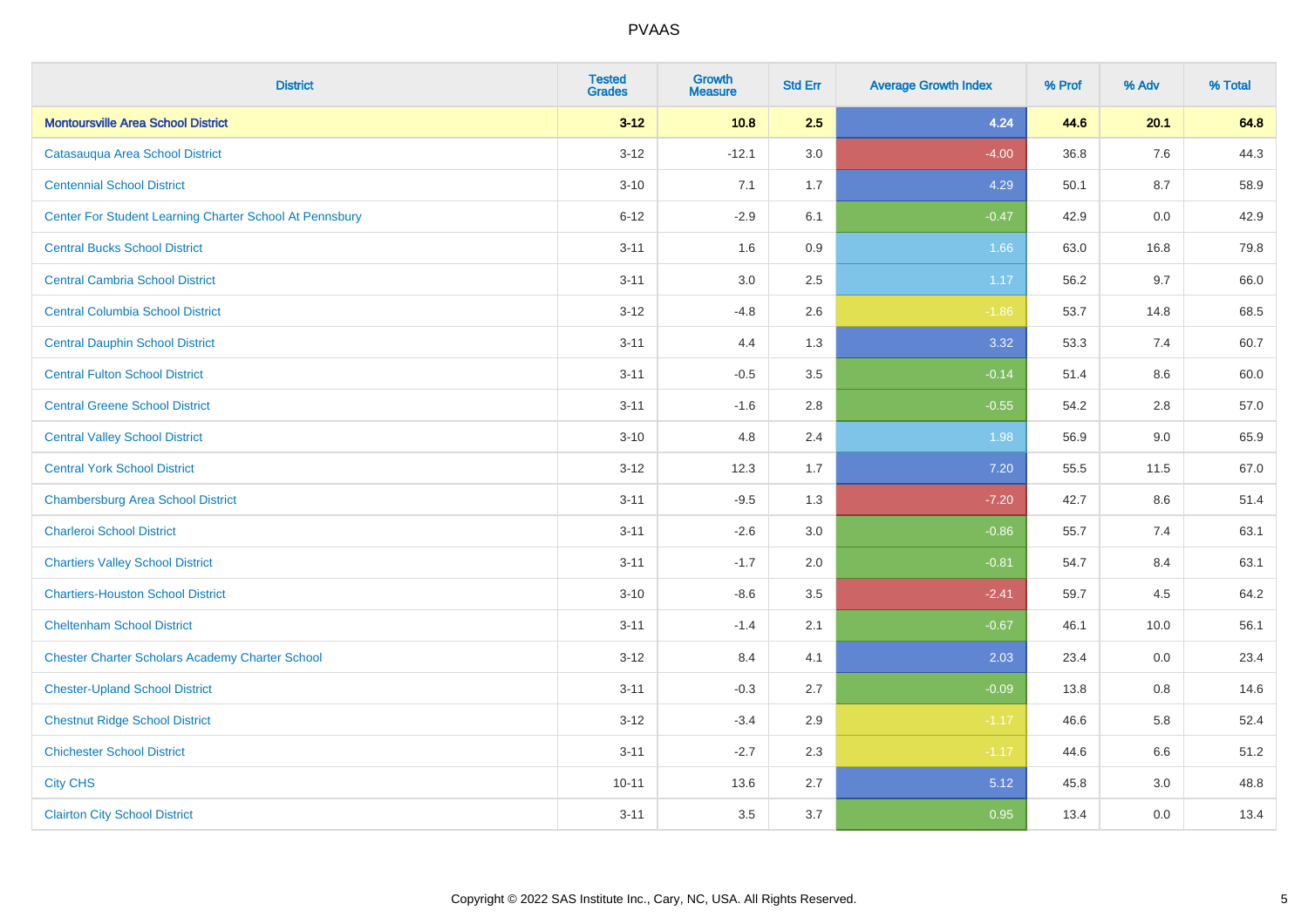| <b>District</b>                                  | <b>Tested</b><br><b>Grades</b> | Growth<br><b>Measure</b> | <b>Std Err</b> | <b>Average Growth Index</b> | % Prof | % Adv   | % Total |
|--------------------------------------------------|--------------------------------|--------------------------|----------------|-----------------------------|--------|---------|---------|
| <b>Montoursville Area School District</b>        | $3 - 12$                       | 10.8                     | 2.5            | 4.24                        | 44.6   | 20.1    | 64.8    |
| <b>Clarion Area School District</b>              | $3 - 11$                       | 10.3                     | 4.1            | 2.51                        | 45.4   | 14.6    | 60.0    |
| <b>Clarion-Limestone Area School District</b>    | $3 - 12$                       | $-2.5$                   | 4.1            | $-0.60$                     | 56.8   | 6.8     | 63.6    |
| <b>Claysburg-Kimmel School District</b>          | $3 - 11$                       | $-5.7$                   | 4.0            | $-1.42$                     | 42.9   | $8.2\,$ | 51.0    |
| <b>Clearfield Area School District</b>           | $3 - 10$                       | $-9.4$                   | 2.6            | $-3.56$                     | 43.0   | 3.1     | 46.1    |
| <b>Coatesville Area School District</b>          | $3 - 11$                       | $-4.4$                   | 1.7            | $-2.62$                     | 36.3   | 4.2     | 40.5    |
| <b>Cocalico School District</b>                  | $3 - 11$                       | 10.6                     | 2.0            | 5.18                        | 50.8   | 14.1    | 64.8    |
| <b>Collegium Charter School</b>                  | $3 - 10$                       | 5.9                      | 2.5            | 2.33                        | 38.1   | 7.9     | 46.0    |
| <b>Colonial School District</b>                  | $3 - 11$                       | 14.0                     | 1.7            | 8.21                        | 60.2   | 19.6    | 79.8    |
| <b>Columbia Borough School District</b>          | $3 - 12$                       | $-3.1$                   | 3.5            | $-0.89$                     | 29.5   | 1.9     | 31.4    |
| <b>Columbia-Montour AVTS</b>                     | $9 - 10$                       | $-12.5$                  | 3.0            | $-4.16$                     | 22.3   | 0.6     | 22.9    |
| <b>Commodore Perry School District</b>           | $3 - 11$                       | 3.2                      | 5.5            | 0.58                        | 58.3   | 0.0     | 58.3    |
| Commonwealth Charter Academy Charter School      | $3 - 10$                       | 9.1                      | 1.9            | 4.90                        | 47.2   | 9.1     | 56.3    |
| Community Academy Of Philadelphia Charter School | $3 - 11$                       | 5.8                      | 2.7            | 2.12                        | 26.7   | 0.9     | 27.6    |
| <b>Conemaugh Township Area School District</b>   | $3 - 12$                       | $-3.7$                   | 3.4            | $-1.09$                     | 53.8   | 17.6    | 71.4    |
| <b>Conemaugh Valley School District</b>          | $3 - 12$                       | $-3.2$                   | 4.1            | $-0.78$                     | 48.2   | 5.6     | 53.7    |
| <b>Conestoga Valley School District</b>          | $3 - 11$                       | 8.7                      | 1.8            | 4.69                        | 60.3   | 13.5    | 73.8    |
| <b>Conewago Valley School District</b>           | $3 - 12$                       | $-0.9$                   | 2.0            | $-0.45$                     | 51.7   | 9.6     | 61.3    |
| <b>Conneaut School District</b>                  | $3 - 12$                       | $-7.5$                   | 2.6            | $-2.91$                     | 38.4   | 7.4     | 45.8    |
| <b>Connellsville Area School District</b>        | $3 - 11$                       | 6.1                      | 2.0            | 3.05                        | 45.4   | 7.8     | 53.2    |
| <b>Conrad Weiser Area School District</b>        | $3 - 11$                       | 3.6                      | 2.2            | 1.63                        | 52.1   | 2.1     | 54.2    |
| <b>Cornell School District</b>                   | $3 - 11$                       | $-1.6$                   | 5.0            | $-0.32$                     | 33.8   | 1.5     | 35.4    |
| <b>Cornwall-Lebanon School District</b>          | $3 - 11$                       | 8.3                      | 1.6            | 5.08                        | 47.2   | 8.4     | 55.6    |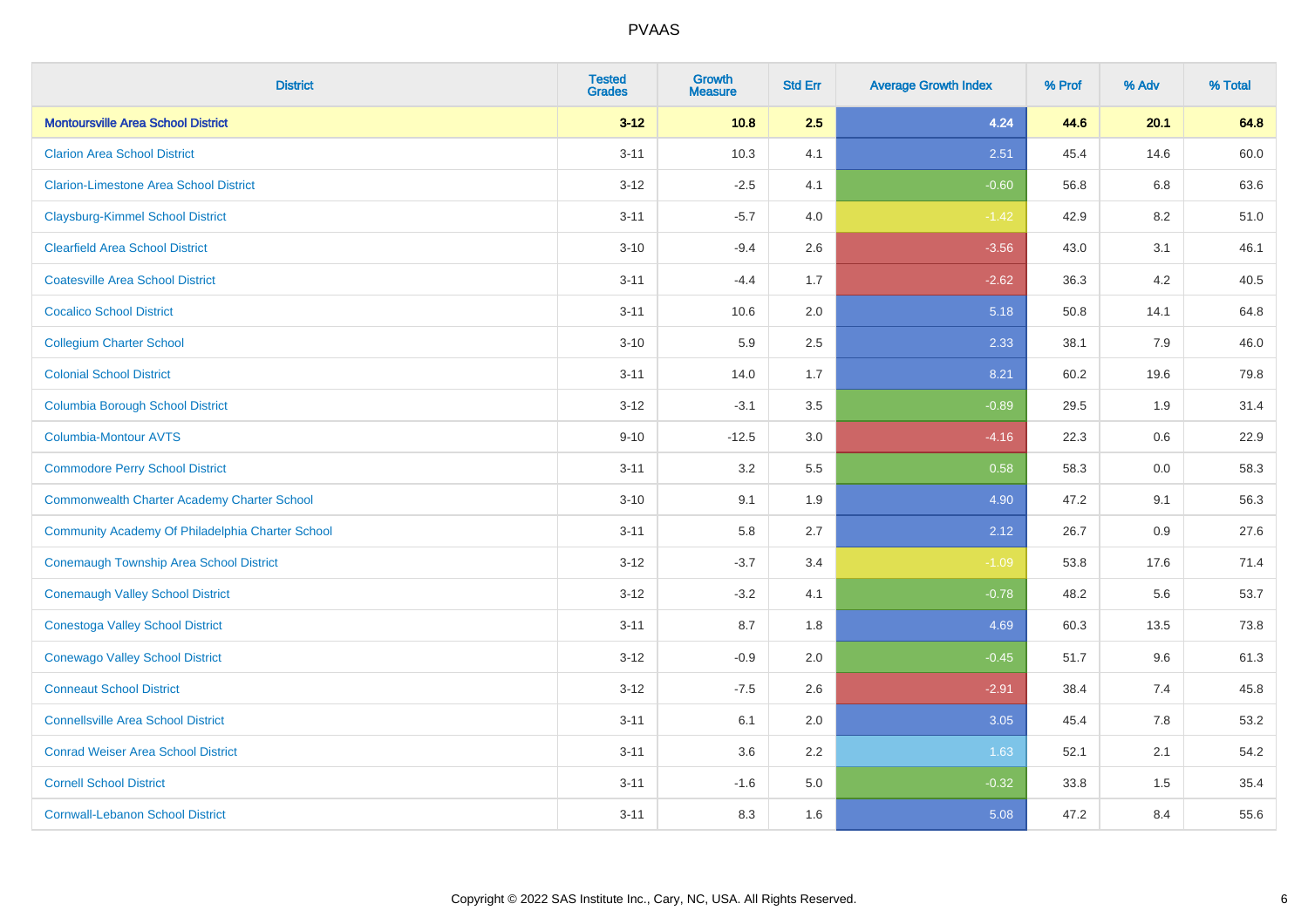| <b>District</b>                           | <b>Tested</b><br><b>Grades</b> | <b>Growth</b><br><b>Measure</b> | <b>Std Err</b> | <b>Average Growth Index</b> | % Prof | % Adv | % Total |
|-------------------------------------------|--------------------------------|---------------------------------|----------------|-----------------------------|--------|-------|---------|
| <b>Montoursville Area School District</b> | $3 - 12$                       | 10.8                            | 2.5            | 4.24                        | 44.6   | 20.1  | 64.8    |
| <b>Corry Area School District</b>         | $3 - 11$                       | $-5.3$                          | 2.6            | $-2.03$                     | 38.5   | 6.0   | 44.5    |
| <b>Coudersport Area School District</b>   | $3 - 11$                       | 7.7                             | 3.7            | 2.06                        | 55.7   | 8.2   | 63.9    |
| <b>Council Rock School District</b>       | $3 - 11$                       | 8.9                             | 1.2            | 7.65                        | 62.8   | 16.6  | 79.4    |
| <b>Cranberry Area School District</b>     | $3 - 12$                       | 9.2                             | 3.0            | 3.04                        | 47.5   | 10.2  | 57.6    |
| <b>Crawford Central School District</b>   | $3 - 11$                       | $-4.7$                          | 2.2            | $-2.15$                     | 40.6   | 10.5  | 51.1    |
| <b>Crestwood School District</b>          | $3 - 11$                       | $-0.4$                          | 2.4            | $-0.17$                     | 57.4   | 17.0  | 74.4    |
| <b>Cumberland Valley School District</b>  | $3 - 12$                       | 18.5                            | 1.3            | 14.64                       | 60.7   | 23.4  | 84.1    |
| <b>Curwensville Area School District</b>  | $3 - 11$                       | $-27.9$                         | 4.1            | $-6.72$                     | 42.5   | 4.1   | 46.6    |
| <b>Dallas School District</b>             | $3 - 11$                       | $-2.5$                          | 2.2            | $-1.12$                     | 54.9   | 7.6   | 62.4    |
| <b>Dallastown Area School District</b>    | $3 - 11$                       | 13.5                            | 1.5            | 8.84                        | 56.0   | 17.9  | 73.8    |
| <b>Daniel Boone Area School District</b>  | $3 - 12$                       | 5.7                             | 2.0            | 2.88                        | 51.0   | 11.5  | 62.6    |
| Danville Area School District             | $3 - 11$                       | 0.4                             | 2.6            | 0.15                        | 57.4   | 18.4  | 75.7    |
| <b>Dauphin County Technical School</b>    | $9 - 11$                       | $-45.5$                         | 2.6            | $-17.72$                    | 14.4   | 2.5   | 16.9    |
| <b>Deer Lakes School District</b>         | $3 - 11$                       | 17.0                            | 2.7            | 6.32                        | 61.5   | 16.4  | 77.9    |
| <b>Delaware Valley School District</b>    | $3 - 11$                       | 12.6                            | 1.8            | 6.93                        | 55.2   | 16.2  | 71.4    |
| <b>Derry Area School District</b>         | $3 - 11$                       | 13.2                            | 2.8            | 4.69                        | 60.0   | 12.5  | 72.5    |
| <b>Derry Township School District</b>     | $3 - 10$                       | 12.8                            | 2.0            | 6.39                        | 54.8   | 25.8  | 80.6    |
| <b>Donegal School District</b>            | $3 - 12$                       | 3.1                             | 2.4            | 1.29                        | 60.6   | 9.1   | 69.7    |
| <b>Dover Area School District</b>         | $3 - 12$                       | 6.0                             | 2.1            | 2.94                        | 52.2   | 6.0   | 58.2    |
| Downingtown Area School District          | $3 - 11$                       | 12.1                            | 1.1            | 10.67                       | 60.0   | 23.5  | 83.6    |
| Dr Robert Ketterer Charter School Inc     | $6 - 12$                       | 10.1                            | 5.0            | 2.04                        | 14.9   | 0.4   | 15.3    |
| <b>Dubois Area School District</b>        | $3 - 11$                       | $-6.2$                          | 2.0            | $-3.07$                     | 50.9   | 13.4  | 64.3    |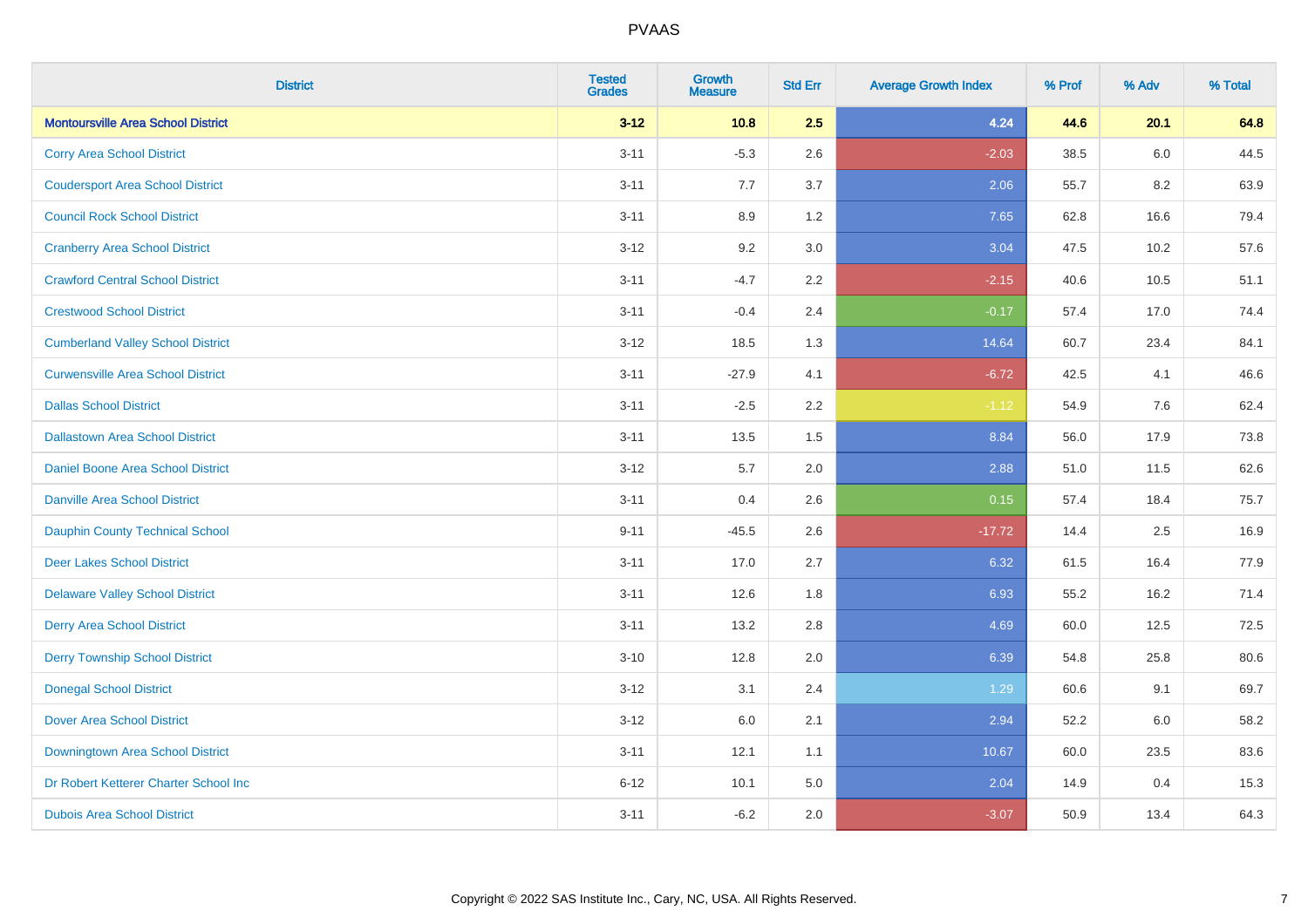| <b>District</b>                                   | <b>Tested</b><br><b>Grades</b> | <b>Growth</b><br><b>Measure</b> | <b>Std Err</b> | <b>Average Growth Index</b> | % Prof | % Adv | % Total |
|---------------------------------------------------|--------------------------------|---------------------------------|----------------|-----------------------------|--------|-------|---------|
| <b>Montoursville Area School District</b>         | $3 - 12$                       | 10.8                            | 2.5            | 4.24                        | 44.6   | 20.1  | 64.8    |
| <b>Dunmore School District</b>                    | $3 - 11$                       | $-7.7$                          | 2.9            | $-2.62$                     | 34.0   | 7.2   | 41.2    |
| <b>East Allegheny School District</b>             | $3 - 11$                       | $-6.3$                          | 3.3            | $-1.87$                     | 31.9   | 9.7   | 41.7    |
| <b>East Lycoming School District</b>              | $3 - 11$                       | $-6.0$                          | 2.7            | $-2.24$                     | 48.3   | 4.2   | 52.5    |
| <b>East Penn School District</b>                  | $3 - 11$                       | 4.1                             | 1.3            | 3.27                        | 55.8   | 11.5  | 67.3    |
| East Pennsboro Area School District               | $3 - 11$                       | $-4.2$                          | 2.5            | $-1.71$                     | 60.8   | 8.5   | 69.3    |
| <b>East Stroudsburg Area School District</b>      | $3 - 11$                       | 0.1                             | 1.6            | 0.05                        | 45.8   | 7.8   | 53.6    |
| <b>Eastern Lancaster County School District</b>   | $3 - 12$                       | 4.5                             | 2.2            | 2.09                        | 46.3   | 11.4  | 57.6    |
| <b>Eastern Lebanon County School District</b>     | $3 - 11$                       | 8.6                             | 2.2            | 3.84                        | 48.8   | 11.4  | 60.3    |
| <b>Eastern York School District</b>               | $3 - 11$                       | 9.6                             | 2.6            | 3.71                        | 56.3   | 12.6  | 68.9    |
| <b>Easton Area School District</b>                | $3 - 12$                       | $-4.1$                          | 1.4            | $-2.91$                     | 39.9   | 4.0   | 43.9    |
| <b>Elizabeth Forward School District</b>          | $3 - 11$                       | $-8.4$                          | 2.4            | $-3.41$                     | 51.7   | 4.0   | 55.7    |
| <b>Elizabethtown Area School District</b>         | $3 - 12$                       | $-0.9$                          | 1.9            | $-0.47$                     | 50.0   | 11.2  | 61.2    |
| <b>Elk Lake School District</b>                   | $3 - 11$                       | $-4.0$                          | 3.3            | $-1.23$                     | 46.2   | 3.3   | 49.4    |
| <b>Ellwood City Area School District</b>          | $3 - 11$                       | $-4.2$                          | 3.2            | $-1.29$                     | 54.1   | 14.1  | 68.2    |
| <b>Ephrata Area School District</b>               | $3 - 11$                       | 5.6                             | 1.8            | 3.12                        | 54.7   | 9.5   | 64.2    |
| <b>Erie City School District</b>                  | $3 - 12$                       | $-14.5$                         | 1.6            | $-9.26$                     | 25.4   | 3.0   | 28.4    |
| Esperanza Academy Charter School                  | $4 - 11$                       | 4.0                             | 2.5            | 1.61                        | 32.4   | 0.7   | 33.1    |
| <b>Esperanza Cyber Charter School</b>             | $3 - 11$                       | 7.1                             | 6.1            | 1.16                        | 9.1    | 0.0   | 9.1     |
| <b>Everett Area School District</b>               | $3 - 11$                       | 5.0                             | 3.4            | 1.47                        | 60.5   | 1.3   | 61.8    |
| <b>Executive Education Academy Charter School</b> | $3 - 10$                       | $-6.5$                          | 3.1            | $-2.08$                     | 23.7   | 2.2   | 25.8    |
| <b>Exeter Township School District</b>            | $3 - 11$                       | $-10.4$                         | 1.9            | $-5.44$                     | 50.6   | 2.7   | 53.3    |
| <b>Fairfield Area School District</b>             | $3 - 11$                       | $-5.6$                          | 3.4            | $-1.66$                     | 57.9   | 4.0   | 61.8    |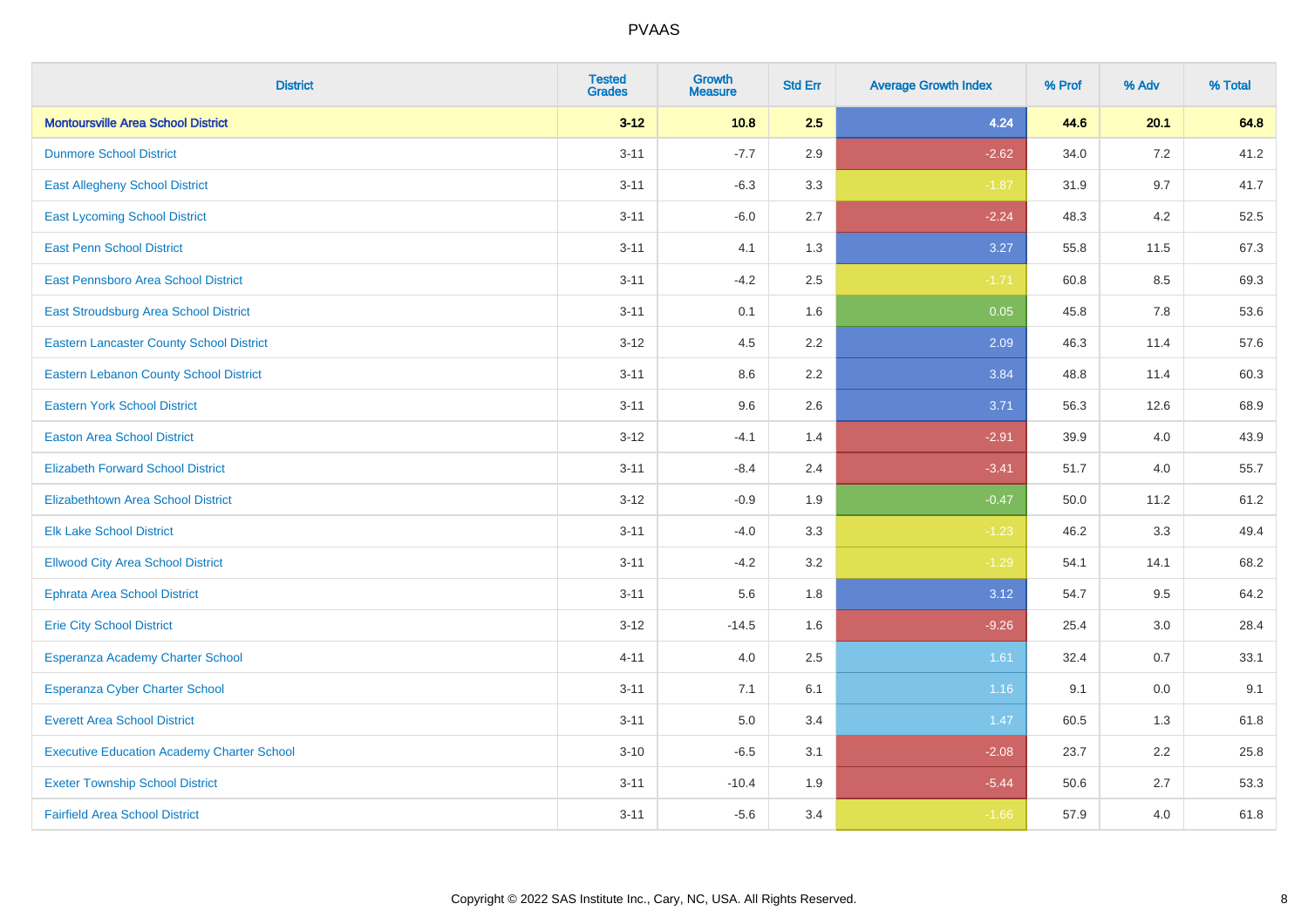| <b>District</b>                             | <b>Tested</b><br><b>Grades</b> | <b>Growth</b><br><b>Measure</b> | <b>Std Err</b> | <b>Average Growth Index</b> | % Prof | % Adv | % Total |
|---------------------------------------------|--------------------------------|---------------------------------|----------------|-----------------------------|--------|-------|---------|
| <b>Montoursville Area School District</b>   | $3 - 12$                       | 10.8                            | 2.5            | 4.24                        | 44.6   | 20.1  | 64.8    |
| <b>Fairview School District</b>             | $3 - 11$                       | 3.4                             | 2.6            | 1.32                        | 57.2   | 17.6  | 74.8    |
| <b>Fannett-Metal School District</b>        | $3 - 11$                       | $-3.4$                          | 5.1            | $-0.67$                     | 38.7   | 8.1   | 46.8    |
| <b>Farrell Area School District</b>         | $3 - 11$                       | $-10.4$                         | 4.3            | $-2.41$                     | 19.0   | 0.0   | 19.0    |
| <b>Ferndale Area School District</b>        | $3 - 10$                       | $-5.8$                          | 4.3            | $-1.33$                     | 40.0   | 0.0   | 40.0    |
| <b>Fleetwood Area School District</b>       | $3 - 10$                       | 12.2                            | 2.2            | 5.68                        | 53.5   | 11.6  | 65.2    |
| <b>Forbes Road School District</b>          | $3 - 11$                       | 2.8                             | 5.1            | 0.56                        | 41.4   | 10.3  | 51.7    |
| <b>Forest Area School District</b>          | $3 - 11$                       | $-4.4$                          | 5.4            | $-0.81$                     | 36.2   | 2.1   | 38.3    |
| <b>Forest City Regional School District</b> | $3 - 12$                       | $-6.0$                          | 3.0            | $-1.96$                     | 44.1   | 0.0   | 44.1    |
| <b>Forest Hills School District</b>         | $3 - 11$                       | $-7.3$                          | 2.7            | $-2.74$                     | 41.1   | 13.7  | 54.8    |
| <b>Fort Cherry School District</b>          | $3 - 10$                       | $-5.9$                          | 3.8            | $-1.56$                     | 55.2   | 5.2   | 60.3    |
| <b>Fort Leboeuf School District</b>         | $3 - 11$                       | 11.7                            | 2.5            | 4.73                        | 48.5   | 21.1  | 69.6    |
| Fox Chapel Area School District             | $3 - 11$                       | $9.8\,$                         | 1.8            | 5.36                        | 56.6   | 28.6  | 85.2    |
| <b>Franklin Area School District</b>        | $3 - 11$                       | 6.6                             | 2.8            | 2.34                        | 48.2   | 4.5   | 52.7    |
| <b>Franklin Regional School District</b>    | $3 - 11$                       | 2.0                             | 1.9            | 1.02                        | 66.7   | 15.5  | 82.1    |
| <b>Frazier School District</b>              | $3 - 11$                       | $-17.2$                         | 3.7            | $-4.70$                     | 37.1   | 1.6   | 38.7    |
| <b>Freedom Area School District</b>         | $3 - 11$                       | $-7.1$                          | 3.0            | $-2.37$                     | 43.8   | 4.2   | 47.9    |
| <b>Freeport Area School District</b>        | $3 - 10$                       | 9.7                             | 2.5            | 3.91                        | 57.5   | 17.8  | 75.3    |
| <b>Galeton Area School District</b>         | $3 - 11$                       | 2.2                             | 5.3            | 0.42                        | 41.3   | 4.4   | 45.6    |
| <b>Garnet Valley School District</b>        | $3 - 10$                       | 10.9                            | 1.7            | 6.53                        | 67.1   | 19.0  | 86.1    |
| <b>Gateway School District</b>              | $3 - 11$                       | 0.8                             | 2.2            | 0.38                        | 52.1   | 13.8  | 65.9    |
| <b>General Mclane School District</b>       | $3 - 11$                       | 3.1                             | 2.9            | 1.07                        | 62.3   | 4.9   | 67.2    |
| <b>Gettysburg Area School District</b>      | $3 - 11$                       | $-4.0$                          | 2.1            | $-1.89$                     | 45.3   | 14.0  | 59.3    |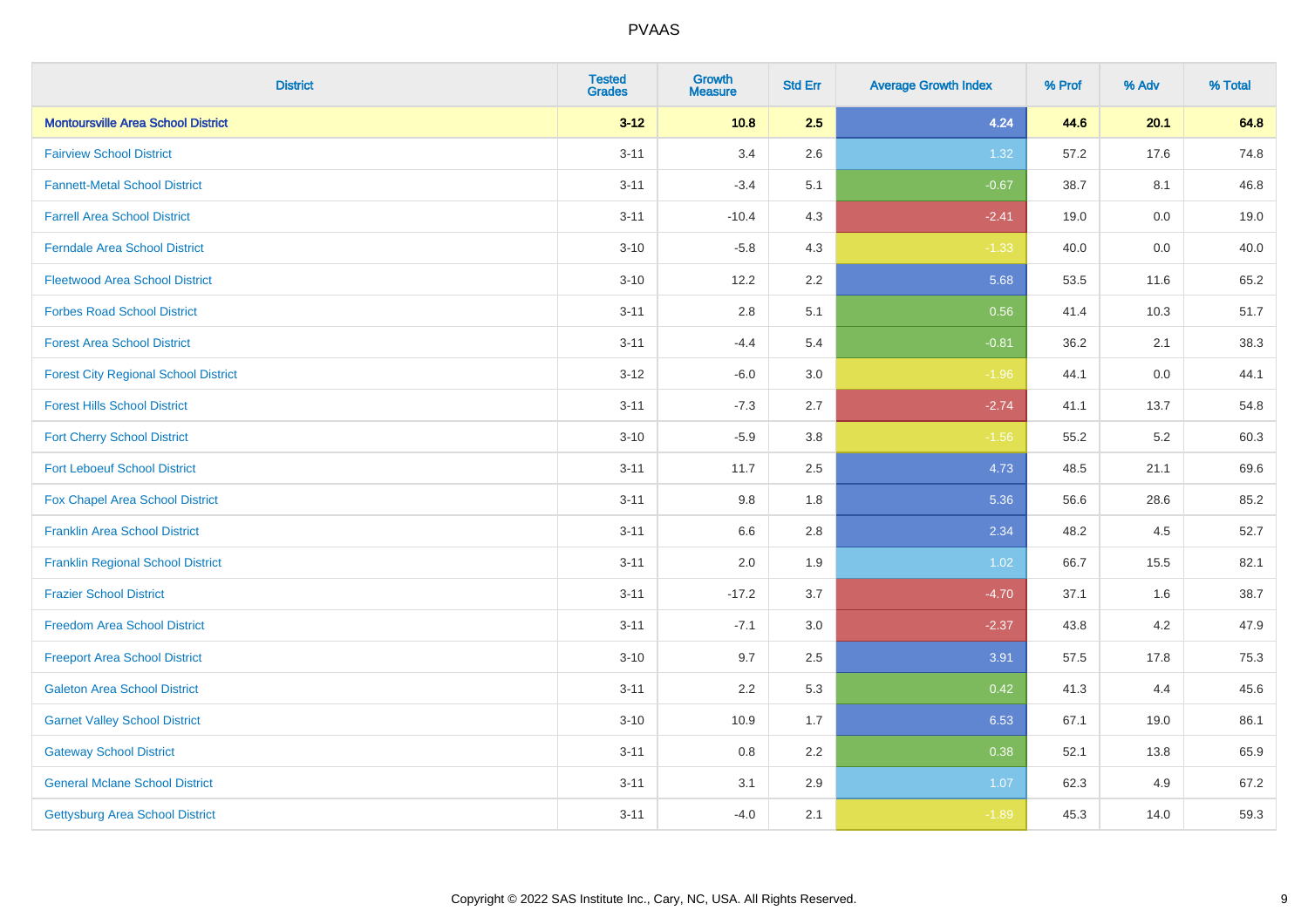| <b>District</b>                               | <b>Tested</b><br><b>Grades</b> | <b>Growth</b><br><b>Measure</b> | <b>Std Err</b> | <b>Average Growth Index</b> | % Prof | % Adv   | % Total |
|-----------------------------------------------|--------------------------------|---------------------------------|----------------|-----------------------------|--------|---------|---------|
| <b>Montoursville Area School District</b>     | $3 - 12$                       | 10.8                            | 2.5            | 4.24                        | 44.6   | 20.1    | 64.8    |
| <b>Gillingham Charter School</b>              | $3 - 11$                       | $-4.4$                          | 5.6            | $-0.77$                     | 20.8   | $8.3\,$ | 29.2    |
| <b>Girard School District</b>                 | $3 - 11$                       | $-0.6$                          | 2.7            | $-0.22$                     | 53.9   | 15.6    | 69.6    |
| <b>Glendale School District</b>               | $3 - 10$                       | $-0.9$                          | 3.7            | $-0.24$                     | 50.0   | 5.4     | 55.4    |
| <b>Governor Mifflin School District</b>       | $3 - 11$                       | 4.1                             | 1.8            | 2.33                        | 42.5   | 7.2     | 49.7    |
| <b>Great Valley School District</b>           | $3 - 11$                       | 15.0                            | 1.9            | 7.98                        | 50.0   | 35.0    | 85.0    |
| <b>Greater Johnstown School District</b>      | $3 - 11$                       | $-3.1$                          | 2.6            | $-1.19$                     | 26.1   | 0.0     | 26.1    |
| <b>Greater Latrobe School District</b>        | $3 - 11$                       | 0.6                             | 1.9            | 0.31                        | 55.5   | 14.1    | 69.5    |
| <b>Greater Nanticoke Area School District</b> | $3-12$                         | 11.2                            | 2.8            | 4.01                        | 38.0   | 12.4    | 50.4    |
| <b>Greencastle-Antrim School District</b>     | $3 - 11$                       | $-3.0$                          | 2.2            | $-1.36$                     | 62.4   | 9.9     | 72.3    |
| <b>Greensburg Salem School District</b>       | $3 - 11$                       | $-4.4$                          | 2.4            | $-1.88$                     | 47.6   | 4.9     | 52.4    |
| <b>Greenville Area School District</b>        | $3 - 11$                       | 0.7                             | 2.9            | 0.26                        | 53.4   | 6.9     | 60.3    |
| <b>Greenwood School District</b>              | $3 - 11$                       | 15.9                            | 3.9            | 4.11                        | 50.0   | 25.0    | 75.0    |
| <b>Grove City Area School District</b>        | $3 - 12$                       | 5.1                             | 2.4            | 2.09                        | 36.4   | 16.5    | 52.8    |
| <b>Halifax Area School District</b>           | $3 - 11$                       | 4.7                             | 3.9            | 1.22                        | 61.5   | 9.6     | 71.2    |
| <b>Hamburg Area School District</b>           | $3 - 11$                       | 8.9                             | 2.5            | 3.63                        | 43.5   | 8.2     | 51.7    |
| <b>Hampton Township School District</b>       | $3 - 11$                       | 5.1                             | 2.2            | 2.35                        | 54.0   | 28.2    | 82.2    |
| <b>Hanover Area School District</b>           | $3 - 11$                       | 2.2                             | 4.6            | 0.48                        | 42.9   | 5.7     | 48.6    |
| <b>Hanover Public School District</b>         | $3 - 11$                       | 5.2                             | 2.8            | 1.83                        | 52.2   | 14.4    | 66.7    |
| <b>Harbor Creek School District</b>           | $3 - 11$                       | $-7.1$                          | 2.7            | $-2.67$                     | 48.8   | 15.2    | 64.0    |
| Harmony Area School District                  | $3 - 10$                       | 4.5                             | 6.3            | 0.72                        | 33.3   | 13.3    | 46.7    |
| <b>Harrisburg City School District</b>        | $3 - 11$                       | $-0.4$                          | 2.1            | $-0.19$                     | 15.1   | 0.4     | 15.5    |
| <b>Hatboro-Horsham School District</b>        | $3 - 11$                       | $-12.8$                         | 1.7            | $-7.47$                     | 45.6   | 7.2     | 52.8    |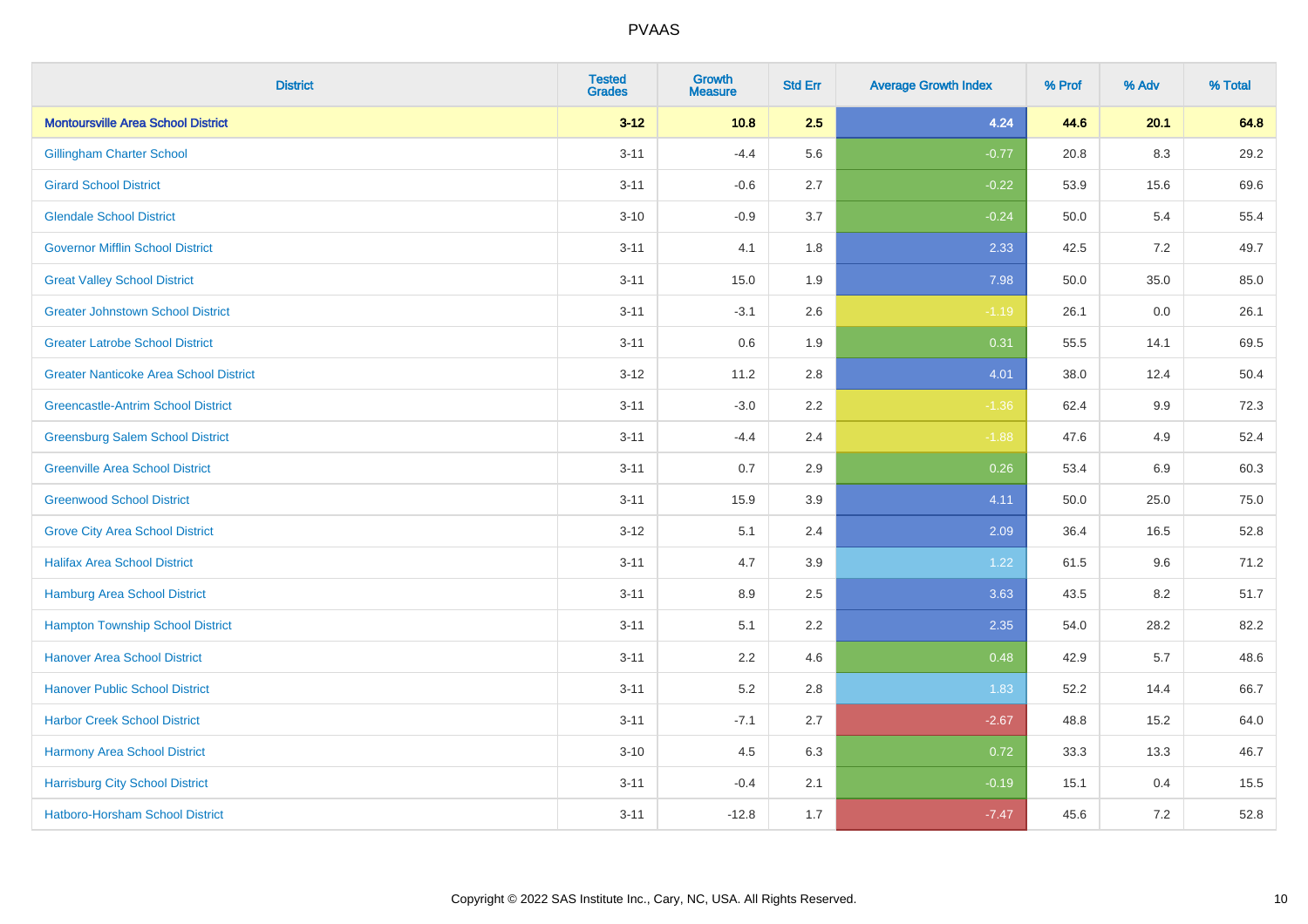| <b>District</b>                               | <b>Tested</b><br><b>Grades</b> | <b>Growth</b><br><b>Measure</b> | <b>Std Err</b> | <b>Average Growth Index</b> | % Prof | % Adv | % Total |
|-----------------------------------------------|--------------------------------|---------------------------------|----------------|-----------------------------|--------|-------|---------|
| <b>Montoursville Area School District</b>     | $3 - 12$                       | 10.8                            | 2.5            | 4.24                        | 44.6   | 20.1  | 64.8    |
| <b>Haverford Township School District</b>     | $3 - 11$                       | $8.0\,$                         | 1.5            | 5.27                        | 53.0   | 25.5  | 78.6    |
| <b>Hazleton Area School District</b>          | $3 - 11$                       | 9.6                             | 1.4            | 6.77                        | 45.0   | 7.8   | 52.9    |
| <b>Hempfield Area School District</b>         | $3 - 12$                       | 4.6                             | 1.6            | 2.86                        | 53.5   | 20.1  | 73.6    |
| <b>Hempfield School District</b>              | $3 - 11$                       | 0.1                             | 1.4            | 0.08                        | 58.2   | 9.9   | 68.2    |
| <b>Hermitage School District</b>              | $3 - 12$                       | 3.8                             | 2.4            | 1.60                        | 57.5   | 9.3   | 66.8    |
| <b>Highlands School District</b>              | $3 - 11$                       | $-7.4$                          | 2.7            | $-2.76$                     | 44.4   | 3.7   | 48.2    |
| <b>Hollidaysburg Area School District</b>     | $3 - 11$                       | 6.0                             | 2.1            | 2.88                        | 57.1   | 12.3  | 69.4    |
| <b>Homer-Center School District</b>           | $3 - 11$                       | 9.7                             | 3.6            | 2.70                        | 45.1   | 17.2  | 62.3    |
| Hope For Hyndman Charter School               | $3 - 11$                       | $-2.0$                          | 6.1            | $-0.32$                     | 33.3   | 0.0   | 33.3    |
| <b>Hopewell Area School District</b>          | $3 - 11$                       | 2.6                             | 2.7            | 0.97                        | 58.4   | 4.0   | 62.4    |
| Huntingdon Area School District               | $3 - 11$                       | $-2.0$                          | 2.7            | $-0.72$                     | 36.8   | 10.3  | 47.0    |
| Imhotep Institute Charter High School         | $9 - 11$                       | $-5.3$                          | 5.8            | $-0.92$                     | 25.0   | 0.0   | 25.0    |
| <b>Indiana Area School District</b>           | $3 - 11$                       | $-5.3$                          | 2.3            | $-2.28$                     | 47.6   | 18.4  | 66.1    |
| <b>Innovative Arts Academy Charter School</b> | $6 - 11$                       | $-9.1$                          | 3.7            | $-2.44$                     | 9.5    | 0.0   | 9.5     |
| Insight PA Cyber Charter School               | $3 - 11$                       | 0.7                             | 5.7            | 0.12                        | 50.0   | 4.8   | 54.8    |
| <b>Interboro School District</b>              | $3 - 12$                       | $-7.3$                          | 2.1            | $-3.43$                     | 46.6   | 4.8   | 51.4    |
| <b>Iroquois School District</b>               | $3 - 11$                       | 13.1                            | 3.0            | 4.35                        | 48.2   | 7.8   | 56.0    |
| <b>Jamestown Area School District</b>         | $3 - 11$                       | 13.5                            | 4.2            | 3.19                        | 64.4   | 13.3  | 77.8    |
| Jeannette City School District                | $3 - 11$                       | $-4.3$                          | 3.8            | $-1.13$                     | 46.7   | 7.5   | 54.2    |
| Jefferson County-Dubois AVTS                  | $9 - 11$                       | $-16.2$                         | 3.9            | $-4.16$                     | 23.0   | 0.0   | 23.0    |
| Jefferson-Morgan School District              | $3 - 10$                       | $-9.9$                          | 4.2            | $-2.35$                     | 43.8   | 4.2   | 47.9    |
| <b>Jenkintown School District</b>             | $3 - 11$                       | 12.5                            | 4.4            | 2.84                        | 54.6   | 29.6  | 84.1    |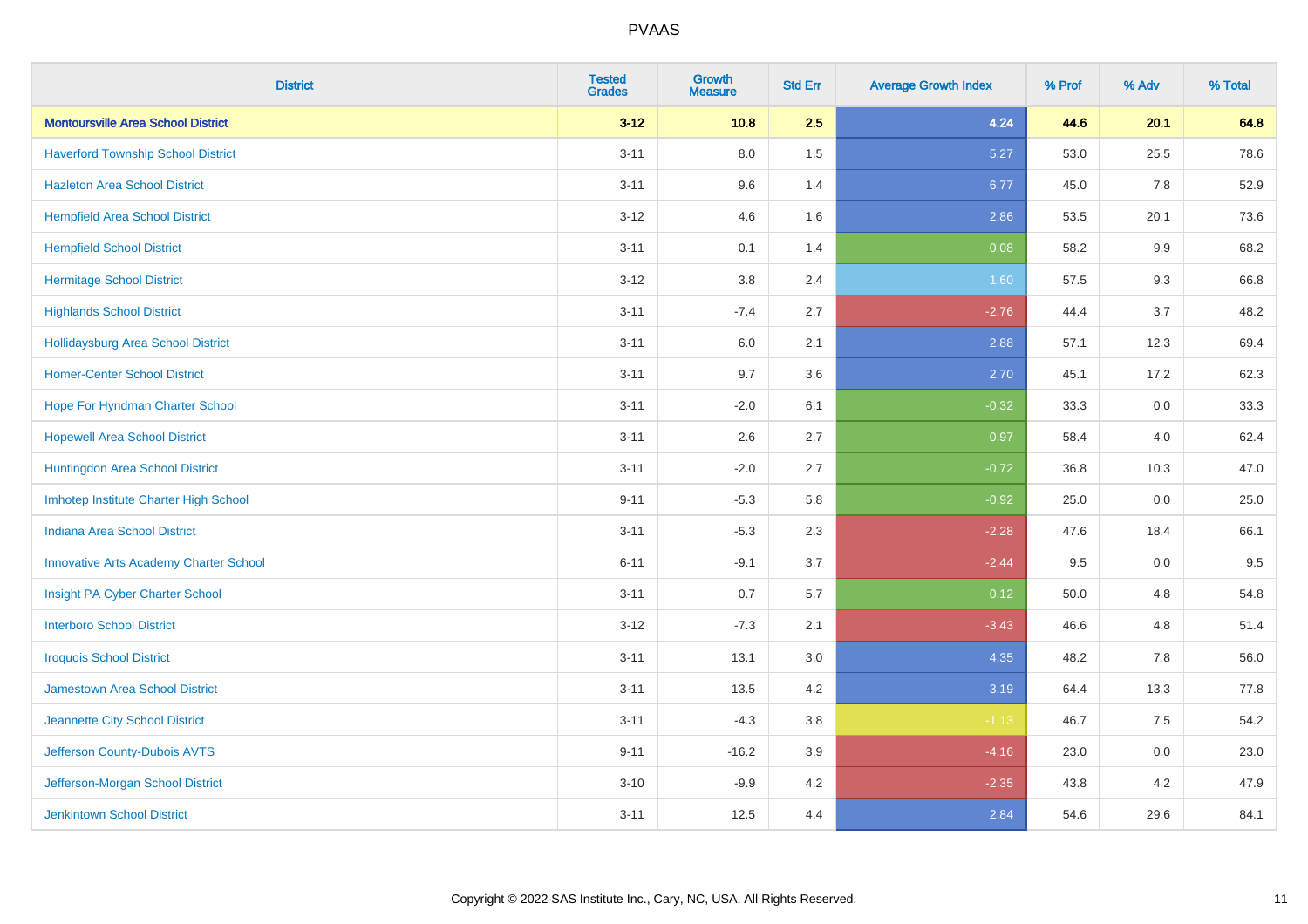| <b>District</b>                                 | <b>Tested</b><br><b>Grades</b> | <b>Growth</b><br><b>Measure</b> | <b>Std Err</b> | <b>Average Growth Index</b> | % Prof | % Adv   | % Total |
|-------------------------------------------------|--------------------------------|---------------------------------|----------------|-----------------------------|--------|---------|---------|
| <b>Montoursville Area School District</b>       | $3 - 12$                       | 10.8                            | 2.5            | 4.24                        | 44.6   | 20.1    | 64.8    |
| <b>Jersey Shore Area School District</b>        | $3 - 11$                       | 0.5                             | 2.6            | 0.21                        | 47.1   | $9.2\,$ | 56.2    |
| Jim Thorpe Area School District                 | $3 - 11$                       | $-5.8$                          | 2.7            | $-2.19$                     | 33.3   | 7.4     | 40.7    |
| Johnsonburg Area School District                | $3 - 11$                       | $-14.1$                         | 3.9            | $-3.62$                     | 54.0   | 4.6     | 58.6    |
| <b>Juniata County School District</b>           | $3 - 12$                       | $-4.9$                          | 2.1            | $-2.26$                     | 38.5   | 2.9     | 41.4    |
| <b>Juniata Valley School District</b>           | $3 - 11$                       | $-3.9$                          | 3.5            | $-1.10$                     | 44.4   | 3.5     | 47.8    |
| <b>Kane Area School District</b>                | $3 - 10$                       | $-3.7$                          | 3.2            | $-1.17$                     | 39.5   | 9.9     | 49.4    |
| <b>Karns City Area School District</b>          | $3 - 11$                       | $-6.0$                          | 2.9            | $-2.03$                     | 53.1   | 8.3     | 61.5    |
| <b>Kennett Consolidated School District</b>     | $3 - 11$                       | 4.8                             | 1.8            | 2.61                        | 52.5   | 10.7    | 63.2    |
| <b>Keystone Central School District</b>         | $3 - 11$                       | $-5.1$                          | 2.0            | $-2.46$                     | 44.7   | 4.6     | 49.4    |
| <b>Keystone Education Center Charter School</b> | $3 - 12$                       | $-12.9$                         | 5.9            | $-2.19$                     | 28.0   | 0.0     | 28.0    |
| <b>Keystone Oaks School District</b>            | $3 - 11$                       | 5.5                             | 2.6            | 2.07                        | 53.2   | 12.1    | 65.4    |
| <b>Keystone School District</b>                 | $3 - 11$                       | 3.1                             | 3.3            | 0.94                        | 50.6   | $6.5\,$ | 57.1    |
| <b>KIPP Dubois Charter School</b>               | $9 - 10$                       | 4.7                             | 3.3            | 1.40                        | 31.0   | 1.4     | 32.4    |
| <b>Kiski Area School District</b>               | $3 - 11$                       | $-3.7$                          | 2.0            | $-1.86$                     | 57.4   | 10.4    | 67.8    |
| <b>Kutztown Area School District</b>            | $3 - 12$                       | $-0.2$                          | 3.2            | $-0.05$                     | 55.4   | 13.3    | 68.7    |
| La Academia Partnership Charter School          | $6 - 11$                       | $-11.0$                         | 4.7            | $-2.34$                     | 6.8    | 0.0     | 6.8     |
| Lackawanna Trail School District                | $3 - 10$                       | $-21.7$                         | 3.5            | $-6.20$                     | 38.5   | 1.5     | 40.0    |
| <b>Lakeland School District</b>                 | $3 - 11$                       | 1.1                             | 2.8            | 0.38                        | 48.6   | 3.7     | 52.3    |
| Lake-Lehman School District                     | $3 - 11$                       | 10.8                            | 2.7            | 3.93                        | 55.3   | 7.9     | 63.2    |
| <b>Lakeview School District</b>                 | $3 - 11$                       | $-0.9$                          | 3.7            | $-0.24$                     | 60.3   | 3.2     | 63.5    |
| Lampeter-Strasburg School District              | $3 - 12$                       | $-8.6$                          | 2.0            | $-4.33$                     | 55.1   | 9.8     | 64.8    |
| <b>Lancaster School District</b>                | $3 - 12$                       | $-15.8$                         | 1.5            | $-10.90$                    | 14.6   | 2.3     | 16.9    |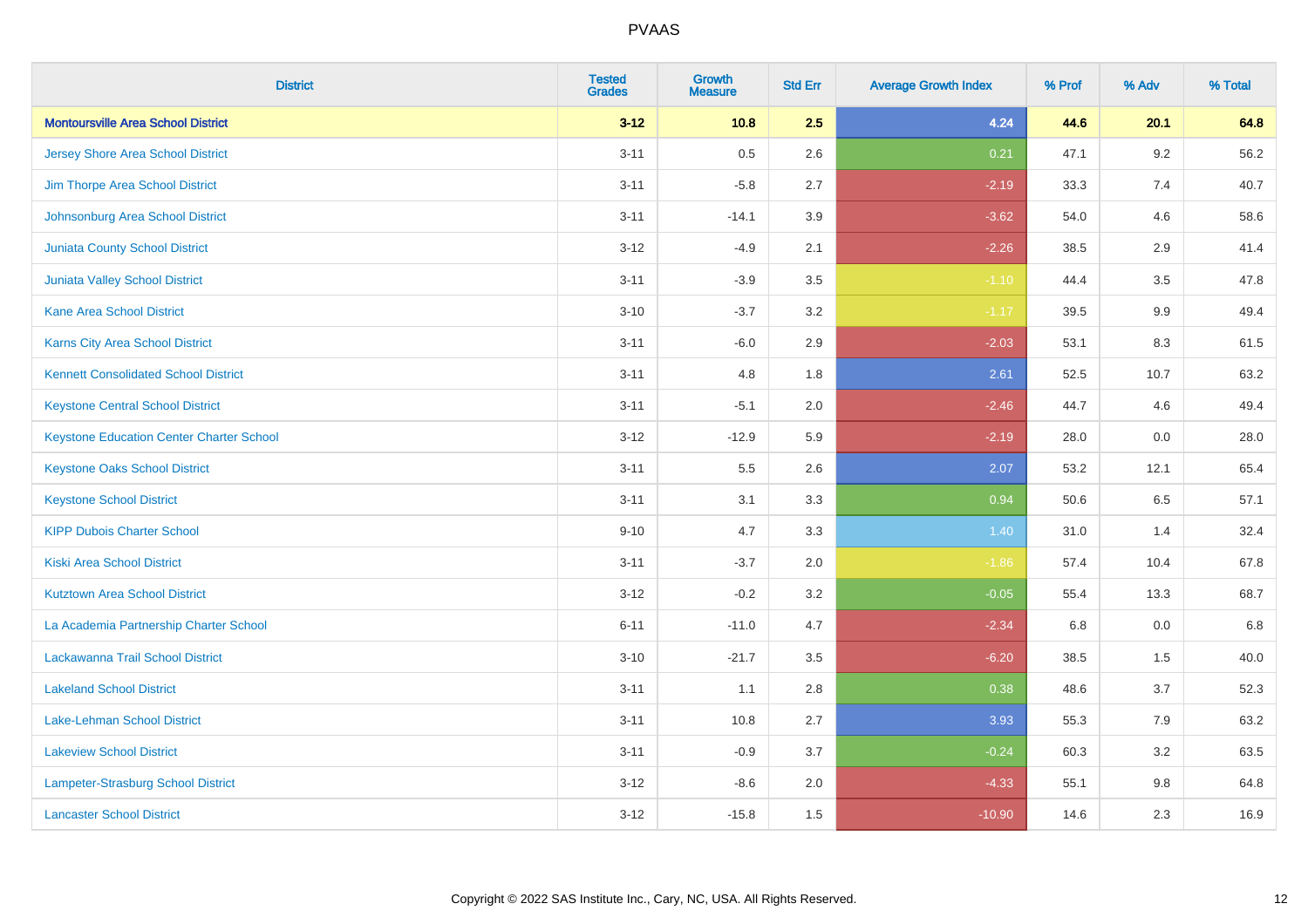| <b>District</b>                                    | <b>Tested</b><br><b>Grades</b> | Growth<br><b>Measure</b> | <b>Std Err</b> | <b>Average Growth Index</b> | % Prof | % Adv   | % Total |
|----------------------------------------------------|--------------------------------|--------------------------|----------------|-----------------------------|--------|---------|---------|
| <b>Montoursville Area School District</b>          | $3 - 12$                       | 10.8                     | 2.5            | 4.24                        | 44.6   | 20.1    | 64.8    |
| <b>Laurel Highlands School District</b>            | $3 - 11$                       | 4.3                      | 2.4            | 1.81                        | 44.9   | 9.6     | 54.5    |
| <b>Laurel School District</b>                      | $3 - 11$                       | 1.8                      | 3.1            | 0.59                        | 70.1   | 2.3     | 72.4    |
| <b>Lawrence County CTC</b>                         | $10 - 11$                      | $-21.7$                  | 3.6            | $-6.05$                     | 19.8   | $0.0\,$ | 19.8    |
| <b>Lebanon School District</b>                     | $3 - 11$                       | $-1.6$                   | 1.9            | $-0.80$                     | 24.4   | 2.6     | 27.0    |
| <b>Leechburg Area School District</b>              | $3 - 11$                       | 4.4                      | 4.0            | 1.09                        | 47.8   | 19.6    | 67.4    |
| Lehigh Career & Technical Institute                | $10 - 12$                      | 5.6                      | 5.6            | 0.99                        | 78.3   | 0.0     | 78.3    |
| Lehigh Valley Academy Regional Charter School      | $3 - 11$                       | 0.7                      | 2.3            | 0.32                        | 46.3   | 5.0     | 51.4    |
| Lehigh Valley Charter High School For The Arts     | $9 - 10$                       | 7.3                      | 2.6            | 2.82                        | 62.3   | 18.2    | 80.5    |
| <b>Lehighton Area School District</b>              | $3 - 11$                       | $-1.6$                   | 2.3            | $-0.70$                     | 51.1   | 5.6     | 56.7    |
| <b>Lewisburg Area School District</b>              | $3 - 11$                       | $-2.7$                   | 2.6            | $-1.03$                     | 57.0   | 18.5    | 75.6    |
| <b>Ligonier Valley School District</b>             | $3 - 11$                       | 4.2                      | 3.1            | 1.34                        | 59.1   | 10.3    | 69.5    |
| Lincoln Leadership Academy Charter School          | $3 - 12$                       | 14.2                     | 6.4            | 2.22                        | 23.5   | 0.0     | 23.5    |
| <b>Lincoln Park Performing Arts Charter School</b> | $7 - 11$                       | 3.6                      | 2.5            | 1.42                        | 59.6   | 14.7    | 74.3    |
| <b>Line Mountain School District</b>               | $3 - 11$                       | 4.1                      | 3.2            | 1.27                        | 52.9   | 9.2     | 62.1    |
| <b>Littlestown Area School District</b>            | $3 - 11$                       | 11.4                     | 2.5            | 4.62                        | 55.2   | 10.4    | 65.6    |
| <b>Lower Dauphin School District</b>               | $3 - 11$                       | 0.6                      | 1.9            | 0.33                        | 49.2   | 12.6    | 61.8    |
| <b>Lower Merion School District</b>                | $3 - 11$                       | 19.0                     | 1.3            | 14.93                       | 55.6   | 29.9    | 85.5    |
| <b>Lower Moreland Township School District</b>     | $3 - 11$                       | 2.0                      | 2.2            | 0.95                        | 62.8   | 17.0    | 79.8    |
| <b>Loyalsock Township School District</b>          | $3 - 12$                       | 4.2                      | 2.8            | 1.47                        | 54.3   | 2.1     | 56.4    |
| <b>Mahanoy Area School District</b>                | $3 - 10$                       | $-9.0$                   | 3.6            | $-2.49$                     | 26.2   | 1.6     | 27.9    |
| <b>Manheim Central School District</b>             | $3 - 11$                       | 2.1                      | 2.1            | 1.01                        | 53.2   | 11.6    | 64.8    |
| <b>Manheim Township School District</b>            | $3 - 12$                       | $-0.9$                   | 1.6            | $-0.58$                     | 53.2   | 15.5    | 68.7    |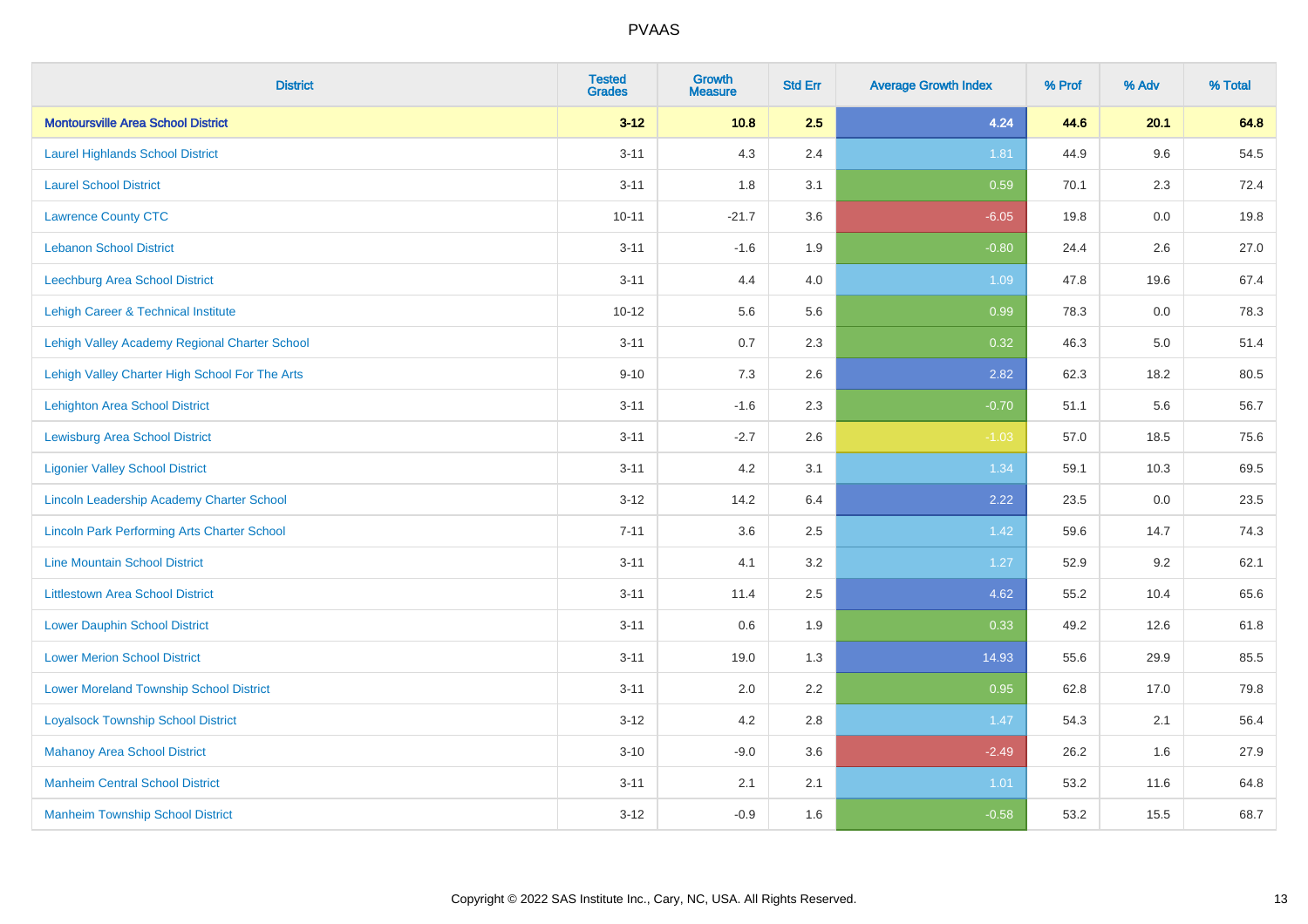| <b>District</b>                                | <b>Tested</b><br><b>Grades</b> | <b>Growth</b><br><b>Measure</b> | <b>Std Err</b> | <b>Average Growth Index</b> | % Prof | % Adv | % Total |
|------------------------------------------------|--------------------------------|---------------------------------|----------------|-----------------------------|--------|-------|---------|
| <b>Montoursville Area School District</b>      | $3 - 12$                       | 10.8                            | 2.5            | 4.24                        | 44.6   | 20.1  | 64.8    |
| <b>Marion Center Area School District</b>      | $3 - 10$                       | $-12.0$                         | 3.1            | $-3.87$                     | 33.7   | 1.1   | 34.8    |
| <b>Maritime Academy Charter School</b>         | $3 - 10$                       | $-11.4$                         | 3.5            | $-3.29$                     | 15.2   | 0.0   | 15.2    |
| <b>Marple Newtown School District</b>          | $3 - 11$                       | 2.0                             | 2.4            | 0.81                        | 57.6   | 12.8  | 70.4    |
| <b>Mars Area School District</b>               | $3 - 10$                       | 5.7                             | 2.1            | 2.75                        | 57.9   | 18.2  | 76.1    |
| <b>MaST Community Charter School</b>           | $3 - 10$                       | $-4.1$                          | 2.7            | $-1.52$                     | 44.0   | 9.5   | 53.4    |
| <b>MaST Community Charter School II</b>        | $3 - 10$                       | 4.4                             | 3.2            | 1.37                        | 28.4   | 3.4   | 31.8    |
| Mastery Charter High School-Lenfest Campus     | $7 - 11$                       | 2.5                             | 5.7            | 0.43                        | 40.0   | 0.0   | 40.0    |
| <b>Mastery Charter School - Gratz Campus</b>   | $7 - 10$                       | $-23.9$                         | 4.5            | $-5.29$                     | 2.9    | 0.0   | $2.9\,$ |
| <b>Mastery Charter School - Hardy Williams</b> | $3 - 11$                       | 11.4                            | 3.4            | 3.33                        | 44.3   | 5.7   | 50.0    |
| <b>Mastery Charter School - Pickett Campus</b> | $6 - 10$                       | 5.6                             | 5.7            | 1.00                        | 27.8   | 0.0   | 27.8    |
| Mastery Charter School - Shoemaker Campus      | $7 - 10$                       | 4.1                             | 3.0            | 1.34                        | 20.9   | 3.3   | 24.2    |
| <b>Mastery Charter School - Thomas Campus</b>  | $3 - 10$                       | 2.1                             | 6.2            | 0.33                        | 28.6   | 0.0   | 28.6    |
| <b>Mcguffey School District</b>                | $3 - 11$                       | 2.1                             | 2.6            | 0.81                        | 57.7   | 3.1   | 60.8    |
| <b>Mckeesport Area School District</b>         | $3 - 12$                       | 9.0                             | 2.4            | 3.72                        | 31.0   | 4.5   | 35.5    |
| Mechanicsburg Area School District             | $3 - 11$                       | 5.9                             | 1.8            | 3.29                        | 57.2   | 13.7  | 70.9    |
| <b>Mercer Area School District</b>             | $3 - 11$                       | $-0.2$                          | 3.3            | $-0.06$                     | 56.0   | 8.0   | 64.0    |
| <b>Methacton School District</b>               | $3 - 11$                       | 2.5                             | 1.7            | 1.43                        | 62.5   | 16.4  | 79.0    |
| Meyersdale Area School District                | $3 - 11$                       | 4.2                             | 4.0            | 1.07                        | 43.1   | 6.9   | 50.0    |
| <b>Mid Valley School District</b>              | $3 - 10$                       | $-1.7$                          | 3.0            | $-0.55$                     | 45.1   | 7.8   | 52.9    |
| <b>Middletown Area School District</b>         | $3 - 11$                       | $-5.3$                          | 2.6            | $-2.05$                     | 46.4   | 5.3   | 51.7    |
| <b>Midd-West School District</b>               | $3 - 11$                       | 10.3                            | 2.7            | 3.80                        | 58.0   | 13.4  | 71.4    |
| <b>Mifflin County School District</b>          | $3 - 11$                       | 9.1                             | 1.7            | 5.49                        | 47.1   | 6.7   | 53.8    |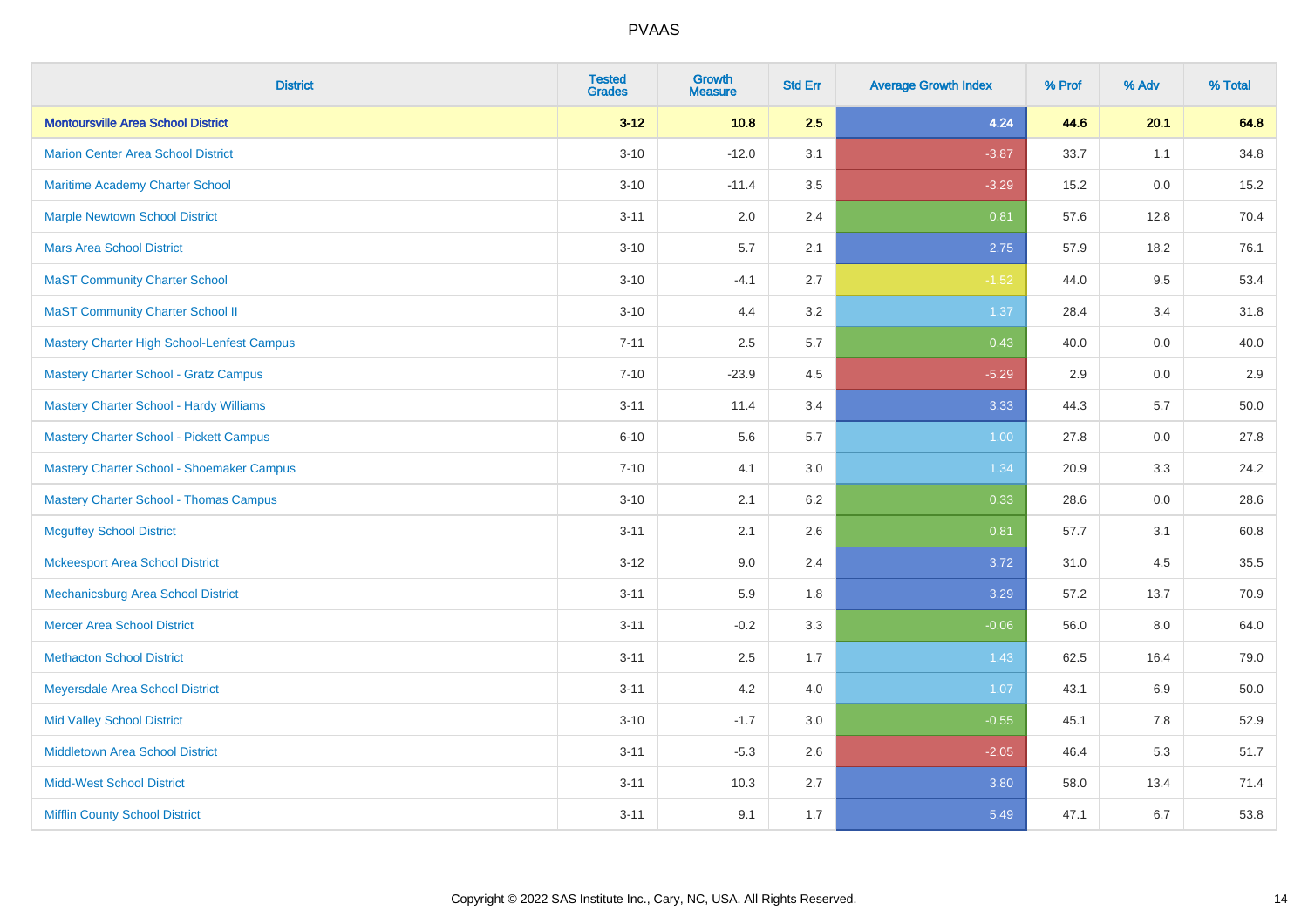| <b>District</b>                            | <b>Tested</b><br><b>Grades</b> | <b>Growth</b><br><b>Measure</b> | <b>Std Err</b> | <b>Average Growth Index</b> | % Prof | % Adv   | % Total |
|--------------------------------------------|--------------------------------|---------------------------------|----------------|-----------------------------|--------|---------|---------|
| <b>Montoursville Area School District</b>  | $3 - 12$                       | 10.8                            | 2.5            | 4.24                        | 44.6   | 20.1    | 64.8    |
| Mifflinburg Area School District           | $3 - 11$                       | $-15.8$                         | 2.5            | $-6.30$                     | 42.4   | 4.0     | 46.4    |
| <b>Millcreek Township School District</b>  | $3 - 11$                       | 3.1                             | 1.5            | 2.06                        | 55.6   | 14.2    | 69.7    |
| <b>Millersburg Area School District</b>    | $3 - 11$                       | 6.2                             | 3.8            | 1.63                        | 51.8   | 7.4     | 59.3    |
| <b>Millville Area School District</b>      | $3 - 12$                       | $-0.9$                          | 4.7            | $-0.18$                     | 51.4   | 5.4     | 56.8    |
| <b>Milton Area School District</b>         | $3 - 11$                       | $-8.7$                          | 2.5            | $-3.52$                     | 45.4   | $6.9\,$ | 52.3    |
| <b>Minersville Area School District</b>    | $3 - 11$                       | $-14.4$                         | 3.7            | $-3.90$                     | 39.3   | 3.3     | 42.6    |
| <b>Mohawk Area School District</b>         | $3 - 11$                       | $-7.5$                          | 3.1            | $-2.45$                     | 49.4   | 11.0    | 60.4    |
| <b>Monessen City School District</b>       | $3 - 10$                       | 8.3                             | 4.5            | 1.85                        | 42.9   | 2.9     | 45.7    |
| <b>Moniteau School District</b>            | $3 - 11$                       | $-11.8$                         | 3.3            | $-3.56$                     | 50.0   | 6.3     | 56.3    |
| <b>Montgomery Area School District</b>     | $3 - 11$                       | 10.7                            | 3.6            | 2.96                        | 48.7   | 12.4    | 61.1    |
| <b>Montour School District</b>             | $3 - 11$                       | $-1.8$                          | 2.1            | $-0.88$                     | 61.4   | 15.1    | 76.5    |
| <b>Montoursville Area School District</b>  | $3 - 12$                       | 10.8                            | 2.5            | 4.24                        | 44.6   | 20.1    | 64.8    |
| <b>Montrose Area School District</b>       | $3 - 10$                       | $-5.5$                          | 3.0            | $-1.82$                     | 46.7   | 5.4     | 52.2    |
| Moon Area School District                  | $3 - 11$                       | 8.2                             | 1.9            | 4.25                        | 58.7   | 18.5    | 77.2    |
| Morrisville Borough School District        | $3 - 11$                       | 4.8                             | 4.3            | 1.10                        | 30.2   | 2.3     | 32.6    |
| <b>Moshannon Valley School District</b>    | $3 - 10$                       | $-7.0$                          | 3.4            | $-2.01$                     | 48.5   | 0.0     | 48.5    |
| <b>Mount Carmel Area School District</b>   | $3 - 11$                       | $-0.6$                          | 3.1            | $-0.18$                     | 45.3   | 2.1     | 47.4    |
| <b>Mount Pleasant Area School District</b> | $3 - 11$                       | $-5.0$                          | 2.6            | $-1.93$                     | 52.6   | 0.0     | 52.6    |
| <b>Mount Union Area School District</b>    | $3 - 10$                       | $-6.1$                          | 3.1            | $-1.97$                     | 32.2   | 3.4     | 35.6    |
| <b>Mountain View School District</b>       | $3 - 11$                       | 20.9                            | 3.5            | 5.91                        | 57.8   | 20.3    | 78.1    |
| Mt Lebanon School District                 | $3 - 11$                       | $-1.0$                          | 1.5            | $-0.70$                     | 61.9   | 24.0    | 85.9    |
| <b>Muhlenberg School District</b>          | $3 - 10$                       | 4.0                             | 1.9            | 2.10                        | 34.2   | 2.6     | 36.8    |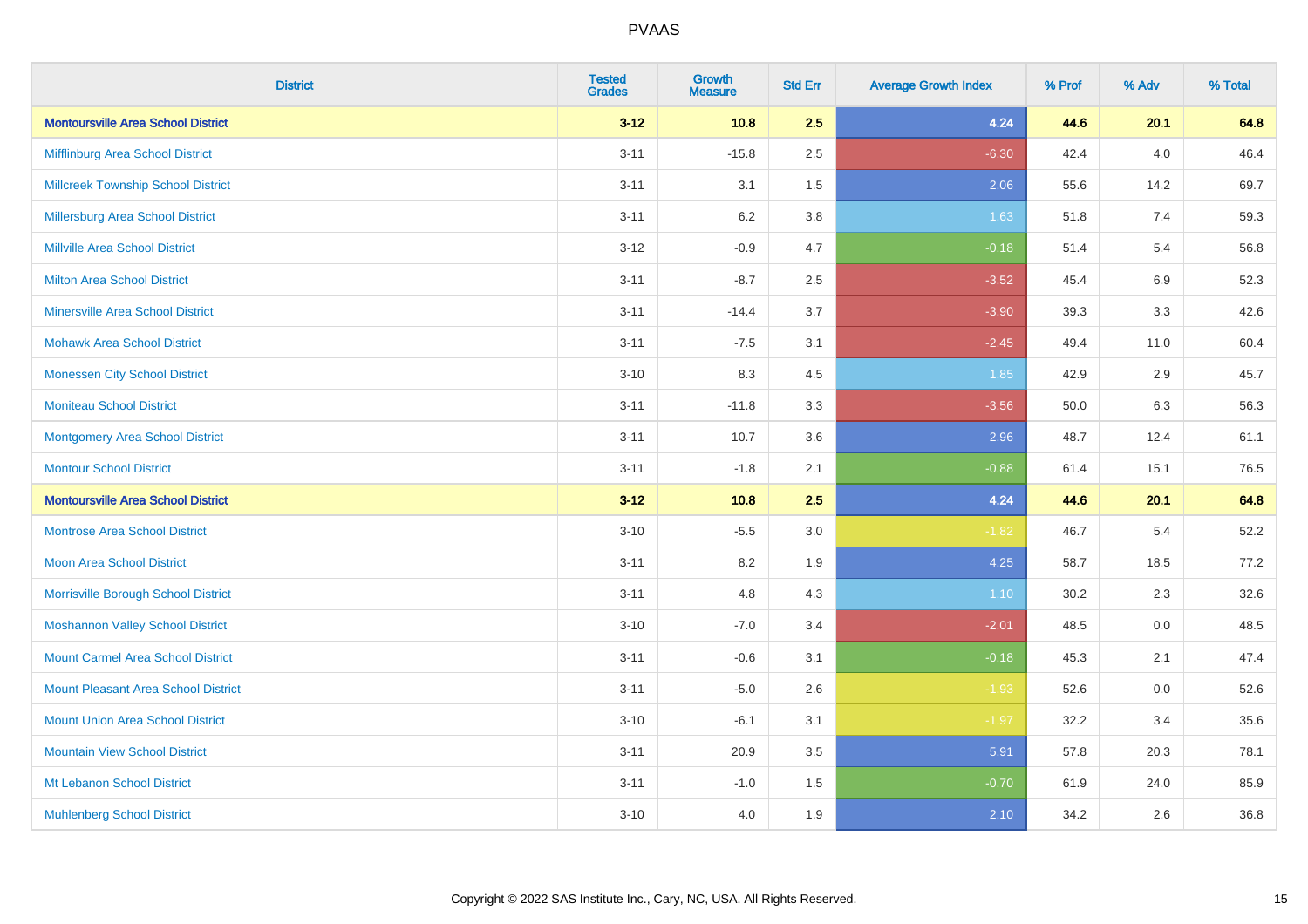| <b>District</b>                             | <b>Tested</b><br><b>Grades</b> | <b>Growth</b><br><b>Measure</b> | <b>Std Err</b> | <b>Average Growth Index</b> | % Prof | % Adv   | % Total |
|---------------------------------------------|--------------------------------|---------------------------------|----------------|-----------------------------|--------|---------|---------|
| <b>Montoursville Area School District</b>   | $3 - 12$                       | 10.8                            | 2.5            | 4.24                        | 44.6   | 20.1    | 64.8    |
| <b>Multicultural Academy Charter School</b> | $9 - 11$                       | 9.5                             | 3.5            | 2.69                        | 22.0   | 0.0     | 22.0    |
| <b>Muncy School District</b>                | $3 - 11$                       | $-8.1$                          | 3.7            | $-2.21$                     | 42.0   | 3.8     | 45.8    |
| <b>Nazareth Area School District</b>        | $3 - 11$                       | $-4.7$                          | 1.7            | $-2.82$                     | 59.2   | $9.9\,$ | 69.0    |
| <b>Neshaminy School District</b>            | $3 - 11$                       | 4.0                             | 1.3            | 3.02                        | 58.7   | 9.5     | 68.2    |
| <b>Neshannock Township School District</b>  | $3 - 10$                       | $-9.7$                          | 2.9            | $-3.34$                     | 62.4   | 5.6     | 67.9    |
| <b>New Brighton Area School District</b>    | $3 - 11$                       | 4.6                             | 3.1            | 1.47                        | 60.9   | 5.8     | 66.7    |
| <b>New Castle Area School District</b>      | $3 - 12$                       | $-6.4$                          | 2.4            | $-2.66$                     | 32.5   | 4.3     | 36.8    |
| <b>New Foundations Charter School</b>       | $3 - 11$                       | 5.4                             | 2.2            | 2.41                        | 47.2   | 2.5     | 49.8    |
| New Hope-Solebury School District           | $3 - 11$                       | 7.5                             | 2.9            | 2.57                        | 68.2   | 22.7    | 90.9    |
| New Kensington-Arnold School District       | $3 - 11$                       | $-0.4$                          | 3.8            | $-0.10$                     | 40.7   | 3.7     | 44.4    |
| <b>Newport School District</b>              | $3 - 12$                       | 1.4                             | 3.5            | 0.41                        | 51.5   | 10.3    | 61.8    |
| Norristown Area School District             | $3 - 12$                       | $-12.8$                         | 1.6            | $-7.98$                     | 23.5   | 2.3     | 25.7    |
| <b>North Allegheny School District</b>      | $3 - 11$                       | 17.4                            | 1.3            | 13.52                       | 59.5   | 28.1    | 87.6    |
| <b>North Clarion County School District</b> | $3 - 12$                       | 3.7                             | 4.3            | 0.85                        | 67.5   | 15.0    | 82.5    |
| <b>North East School District</b>           | $3 - 11$                       | $-9.3$                          | 3.1            | $-3.02$                     | 62.6   | 14.4    | 77.0    |
| <b>North Hills School District</b>          | $3 - 11$                       | $-1.8$                          | 1.8            | $-0.96$                     | 59.1   | 14.1    | 73.2    |
| <b>North Penn School District</b>           | $3 - 11$                       | 9.1                             | 1.1            | 8.36                        | 55.8   | 17.0    | 72.8    |
| North Pocono School District                | $3 - 11$                       | $-2.3$                          | 3.4            | $-0.68$                     | 52.0   | 16.4    | 68.5    |
| North Schuylkill School District            | $3 - 11$                       | $-1.0$                          | 2.4            | $-0.42$                     | 41.8   | 5.1     | 46.8    |
| <b>North Star School District</b>           | $3 - 11$                       | $-8.7$                          | 3.5            | $-2.51$                     | 47.8   | 6.0     | 53.7    |
| Northampton Area School District            | $3 - 11$                       | 4.0                             | 1.6            | 2.51                        | 52.3   | 10.8    | 63.1    |
| <b>Northeast Bradford School District</b>   | $3 - 10$                       | $-3.1$                          | 4.0            | $-0.78$                     | 33.9   | 3.4     | 37.3    |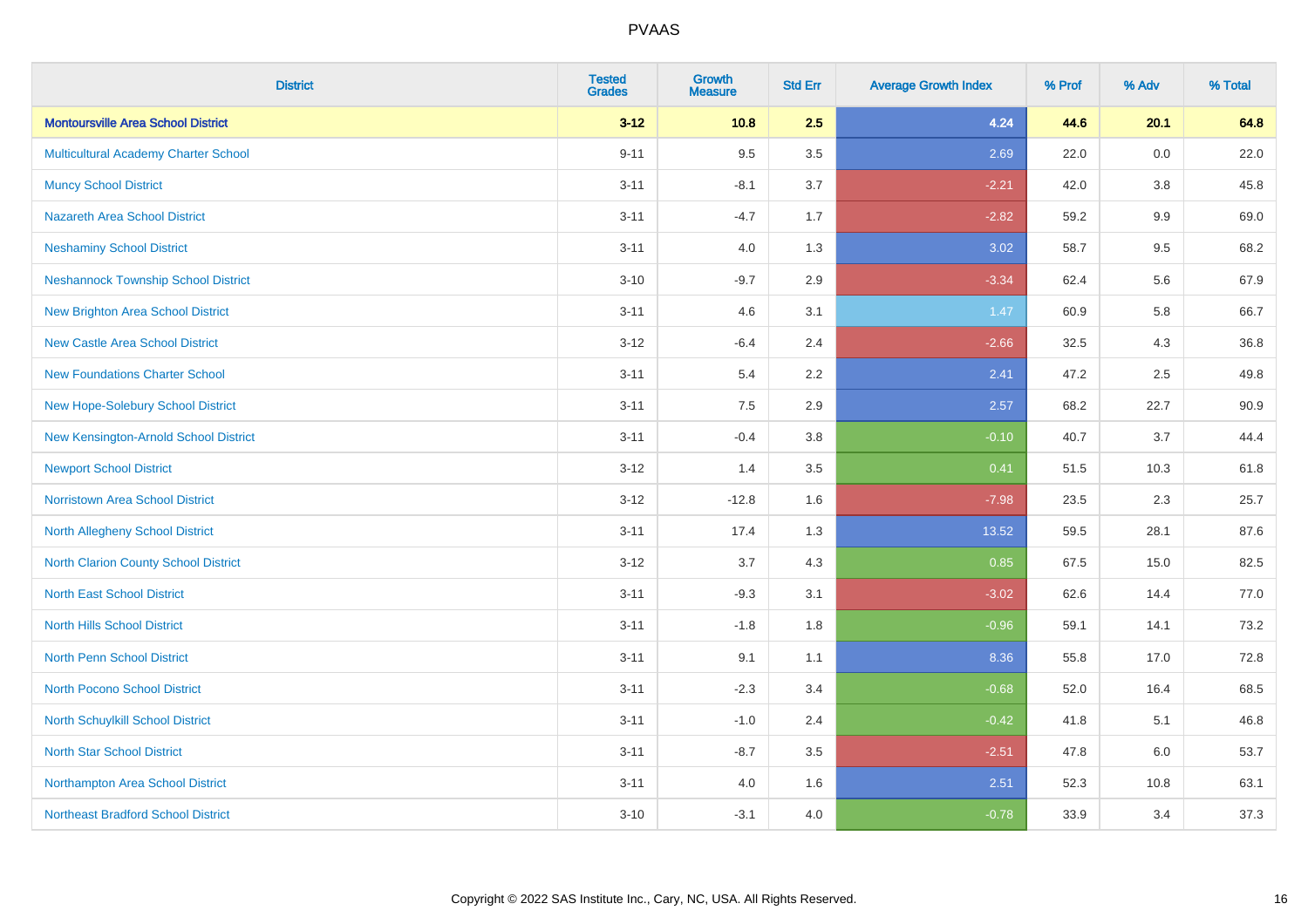| <b>District</b>                           | <b>Tested</b><br><b>Grades</b> | <b>Growth</b><br><b>Measure</b> | <b>Std Err</b> | <b>Average Growth Index</b> | % Prof | % Adv | % Total |
|-------------------------------------------|--------------------------------|---------------------------------|----------------|-----------------------------|--------|-------|---------|
| <b>Montoursville Area School District</b> | $3 - 12$                       | 10.8                            | 2.5            | 4.24                        | 44.6   | 20.1  | 64.8    |
| Northeastern York School District         | $3 - 11$                       | 5.9                             | 2.0            | 3.03                        | 51.1   | 16.6  | 67.6    |
| Northern Bedford County School District   | $3 - 11$                       | 16.5                            | 3.6            | 4.58                        | 51.7   | 20.0  | 71.7    |
| Northern Cambria School District          | $3 - 11$                       | 10.0                            | 3.3            | 3.04                        | 47.4   | 5.1   | 52.6    |
| Northern Lebanon School District          | $3 - 11$                       | 0.4                             | 2.5            | 0.15                        | 28.0   | 3.0   | 31.0    |
| Northern Lehigh School District           | $3 - 12$                       | $-10.4$                         | 2.7            | $-3.82$                     | 28.0   | 9.3   | 37.3    |
| <b>Northern Potter School District</b>    | $3 - 12$                       | $-13.1$                         | 4.6            | $-2.84$                     | 37.5   | 0.0   | 37.5    |
| Northern Tioga School District            | $3 - 12$                       | $-7.5$                          | 2.8            | $-2.64$                     | 54.0   | 1.2   | 55.2    |
| Northern York County School District      | $3 - 11$                       | 15.6                            | 2.0            | 7.98                        | 57.4   | 11.5  | 68.8    |
| <b>Northgate School District</b>          | $3 - 11$                       | 6.3                             | 3.6            | 1.73                        | 53.3   | 16.7  | 70.0    |
| Northwest Area School District            | $3 - 10$                       | $-10.0$                         | 3.8            | $-2.59$                     | 34.6   | 7.3   | 41.8    |
| Northwestern Lehigh School District       | $3 - 11$                       | 2.2                             | 2.3            | 0.93                        | 53.3   | 9.7   | 63.0    |
| <b>Northwestern School District</b>       | $3 - 11$                       | $-24.9$                         | 3.5            | $-7.13$                     | 42.6   | 2.9   | 45.6    |
| <b>Norwin School District</b>             | $3 - 11$                       | 18.0                            | 1.7            | 10.37                       | 58.5   | 27.0  | 85.4    |
| Octorara Area School District             | $3 - 11$                       | 9.1                             | 2.4            | 3.82                        | 52.1   | 8.5   | 60.6    |
| Oil City Area School District             | $3 - 11$                       | $-2.9$                          | 2.6            | $-1.08$                     | 44.4   | 5.8   | 50.2    |
| <b>Old Forge School District</b>          | $3 - 12$                       | $-5.9$                          | 3.4            | $-1.73$                     | 52.9   | 7.1   | 60.0    |
| <b>Oley Valley School District</b>        | $3 - 11$                       | $-0.4$                          | 2.8            | $-0.15$                     | 43.1   | 12.9  | 56.0    |
| <b>Oswayo Valley School District</b>      | $3 - 12$                       | 8.5                             | $5.0\,$        | 1.68                        | 50.0   | 16.7  | 66.7    |
| <b>Otto-Eldred School District</b>        | $3 - 11$                       | $-0.7$                          | 4.2            | $-0.15$                     | 56.2   | 6.2   | 62.5    |
| <b>Owen J Roberts School District</b>     | $3 - 11$                       | $-12.3$                         | 1.6            | $-7.61$                     | 57.0   | 11.9  | 69.0    |
| <b>Oxford Area School District</b>        | $3 - 11$                       | $-4.3$                          | 1.9            | $-2.26$                     | 41.3   | 8.0   | 49.3    |
| <b>Palisades School District</b>          | $3 - 11$                       | $-8.7$                          | 2.8            | $-3.06$                     | 53.8   | 6.7   | 60.5    |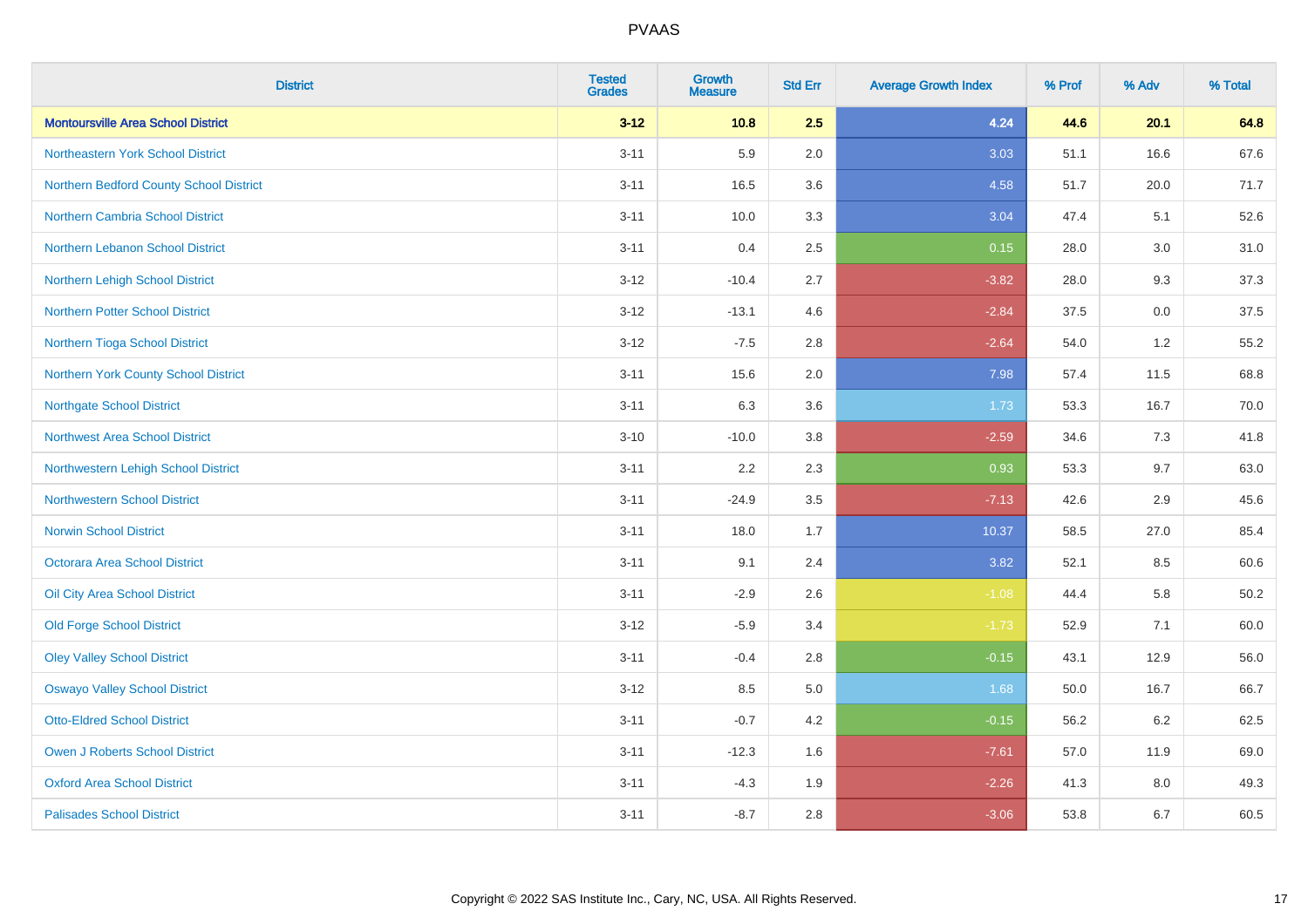| <b>District</b>                               | <b>Tested</b><br><b>Grades</b> | Growth<br><b>Measure</b> | <b>Std Err</b> | <b>Average Growth Index</b> | % Prof | % Adv   | % Total |
|-----------------------------------------------|--------------------------------|--------------------------|----------------|-----------------------------|--------|---------|---------|
| <b>Montoursville Area School District</b>     | $3 - 12$                       | 10.8                     | 2.5            | 4.24                        | 44.6   | 20.1    | 64.8    |
| <b>Palmerton Area School District</b>         | $3 - 11$                       | $-1.2$                   | 3.0            | $-0.39$                     | 57.4   | $5.0\,$ | 62.4    |
| Palmyra Area School District                  | $3 - 11$                       | 5.6                      | 1.9            | 2.96                        | 56.4   | 15.6    | 72.0    |
| <b>Panther Valley School District</b>         | $3 - 12$                       | $-0.6$                   | 3.3            | $-0.19$                     | 47.9   | 4.3     | 52.1    |
| <b>Parkland School District</b>               | $3 - 11$                       | 5.3                      | 1.2            | 4.30                        | 58.0   | 22.3    | 80.4    |
| Pen Argyl Area School District                | $3 - 12$                       | 9.2                      | 2.7            | 3.46                        | 50.0   | 12.6    | 62.6    |
| <b>Penn Cambria School District</b>           | $3 - 11$                       | $-0.0$                   | 2.7            | $-0.01$                     | 61.5   | 7.7     | 69.2    |
| <b>Penn Hills School District</b>             | $3 - 11$                       | $-7.6$                   | 2.6            | $-2.94$                     | 33.1   | 0.7     | 33.8    |
| <b>Penn Manor School District</b>             | $3 - 11$                       | $-0.4$                   | 1.6            | $-0.25$                     | 51.9   | 12.6    | 64.5    |
| <b>Penncrest School District</b>              | $3 - 11$                       | 5.7                      | 2.2            | 2.57                        | 47.2   | 7.1     | 54.3    |
| Penn-Delco School District                    | $3 - 11$                       | $-6.8$                   | 1.9            | $-3.51$                     | 46.6   | 3.2     | 49.8    |
| <b>Pennridge School District</b>              | $3 - 10$                       | $-16.8$                  | 1.4            | $-11.59$                    | 46.8   | 8.0     | 54.9    |
| <b>Penns Manor Area School District</b>       | $3 - 12$                       | $-17.0$                  | 3.7            | $-4.52$                     | 29.7   | 3.1     | 32.8    |
| Penns Valley Area School District             | $3 - 12$                       | 14.0                     | 2.9            | 4.80                        | 41.9   | 23.1    | 65.0    |
| <b>Pennsbury School District</b>              | $3 - 11$                       | 11.7                     | 1.5            | 7.90                        | 60.1   | 21.3    | 81.3    |
| Pennsylvania Cyber Charter School             | $3 - 11$                       | 11.6                     | 1.5            | 7.54                        | 46.3   | $5.0\,$ | 51.3    |
| Pennsylvania Distance Learning Charter School | $3 - 12$                       | 9.3                      | 4.2            | 2.22                        | 42.2   | 3.1     | 45.3    |
| Pennsylvania Leadership Charter School        | $3 - 11$                       | 4.6                      | 2.2            | 2.13                        | 55.4   | 11.2    | 66.7    |
| Pennsylvania Virtual Charter School           | $3 - 11$                       | 11.8                     | 3.5            | 3.37                        | 56.5   | 11.1    | 67.6    |
| <b>Penn-Trafford School District</b>          | $3 - 11$                       | 13.4                     | 1.7            | 7.87                        | 62.3   | 21.9    | 84.2    |
| People For People Charter School              | $3 - 12$                       | 13.3                     | 5.5            | 2.43                        | 13.5   | 0.0     | 13.5    |
| <b>Pequea Valley School District</b>          | $3 - 11$                       | $-5.8$                   | 3.2            | $-1.80$                     | 39.8   | 9.1     | 48.9    |
| <b>Perkiomen Valley School District</b>       | $3 - 11$                       | $-3.5$                   | 1.6            | $-2.18$                     | 53.8   | 13.4    | 67.2    |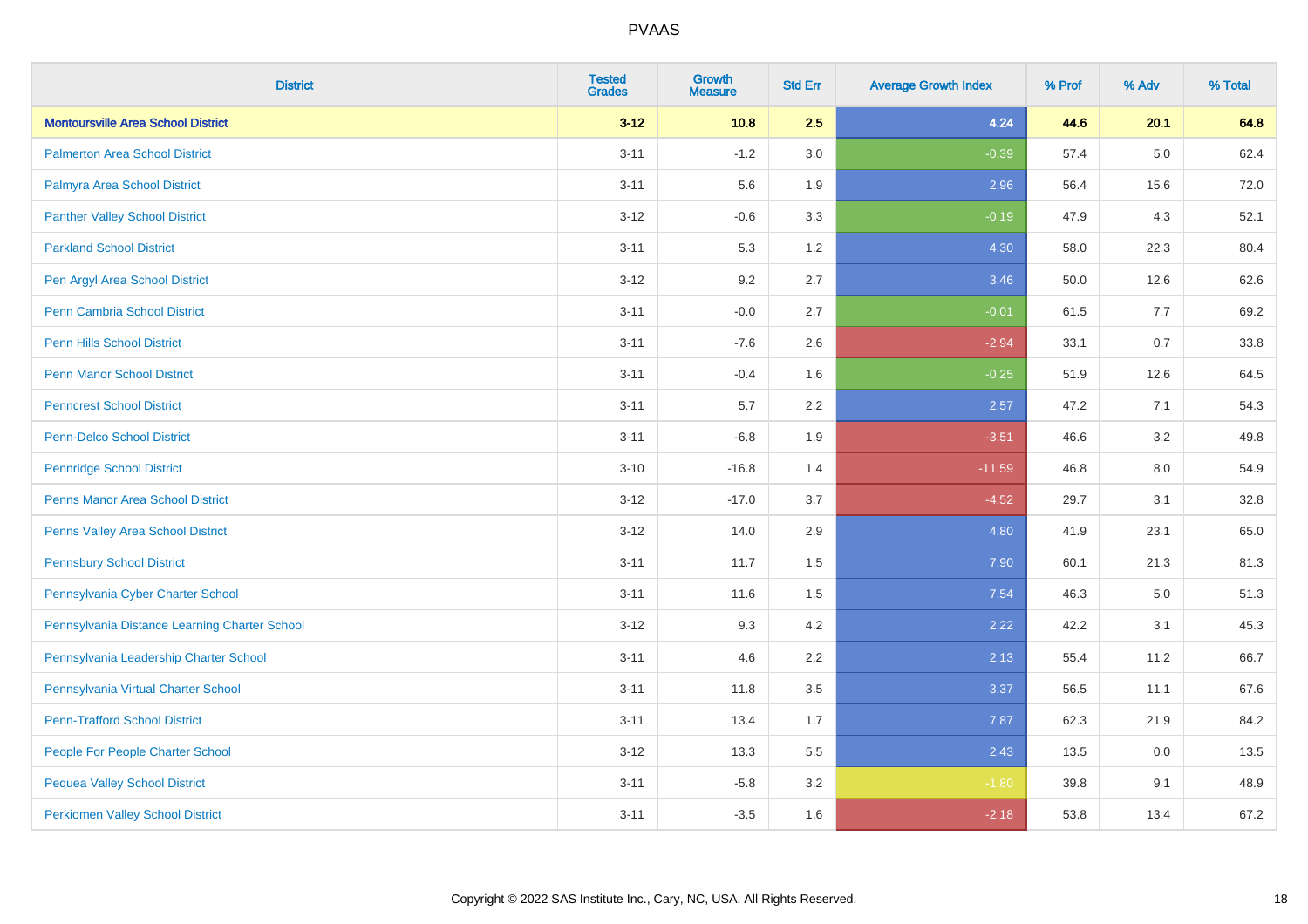| <b>District</b>                                                       | <b>Tested</b><br><b>Grades</b> | <b>Growth</b><br><b>Measure</b> | <b>Std Err</b> | <b>Average Growth Index</b> | % Prof | % Adv | % Total |
|-----------------------------------------------------------------------|--------------------------------|---------------------------------|----------------|-----------------------------|--------|-------|---------|
| <b>Montoursville Area School District</b>                             | $3 - 12$                       | 10.8                            | 2.5            | 4.24                        | 44.6   | 20.1  | 64.8    |
| Perseus House Charter School Of Excellence                            | $6 - 11$                       | $-5.2$                          | 3.0            | $-1.72$                     | 16.5   | 0.0   | 16.5    |
| <b>Peters Township School District</b>                                | $3 - 11$                       | 5.0                             | 1.8            | 2.76                        | 59.8   | 26.1  | 85.9    |
| Philadelphia Academy Charter School                                   | $3 - 11$                       | $-8.9$                          | 2.9            | $-3.04$                     | 50.5   | 2.9   | 53.4    |
| Philadelphia City School District                                     | $3 - 12$                       | 7.5                             | 0.6            | 12.64                       | 38.4   | 7.0   | 45.4    |
| Philadelphia Electrical & Tech Charter High School                    | $10 - 10$                      | $-0.5$                          | 2.9            | $-0.15$                     | 8.8    | 0.0   | 8.8     |
| Philipsburg-Osceola Area School District                              | $3 - 11$                       | $-24.8$                         | 3.3            | $-7.43$                     | 19.7   | 2.6   | 22.4    |
| <b>Phoenixville Area School District</b>                              | $3 - 11$                       | $-1.7$                          | 2.1            | $-0.83$                     | 59.9   | 10.6  | 70.5    |
| <b>Pine Grove Area School District</b>                                | $3 - 11$                       | $-7.7$                          | 2.9            | $-2.66$                     | 42.3   | 7.7   | 50.0    |
| <b>Pine-Richland School District</b>                                  | $3 - 11$                       | 11.5                            | 1.8            | 6.31                        | 60.6   | 24.4  | 85.0    |
| <b>Pittsburgh School District</b>                                     | $3 - 11$                       | $-3.3$                          | 1.1            | $-3.04$                     | 33.9   | 8.2   | 42.1    |
| <b>Pittston Area School District</b>                                  | $3 - 11$                       | $-10.1$                         | 5.6            | $-1.80$                     | 38.1   | 9.5   | 47.6    |
| <b>Pleasant Valley School District</b>                                | $3 - 11$                       | 3.1                             | 2.0            | 1.57                        | 57.2   | 5.5   | 62.8    |
| <b>Plum Borough School District</b>                                   | $3 - 11$                       | $-11.3$                         | 2.2            | $-5.19$                     | 51.1   | 9.0   | 60.1    |
| Pocono Mountain School District                                       | $3 - 12$                       | $6.8\,$                         | 1.5            | 4.62                        | 45.8   | 5.0   | 50.7    |
| <b>Port Allegany School District</b>                                  | $3 - 11$                       | 4.4                             | 3.6            | 1.21                        | 28.1   | 9.4   | 37.5    |
| <b>Portage Area School District</b>                                   | $3 - 10$                       | $-8.1$                          | 3.6            | $-2.26$                     | 40.6   | 9.4   | 50.0    |
| <b>Pottsgrove School District</b>                                     | $3 - 11$                       | 2.8                             | 2.0            | 1.35                        | 44.0   | 10.0  | 53.9    |
| <b>Pottstown School District</b>                                      | $3 - 12$                       | $-4.0$                          | 2.4            | $-1.68$                     | 29.8   | 1.2   | 31.0    |
| <b>Pottsville Area School District</b>                                | $3 - 12$                       | 4.4                             | 2.3            | 1.94                        | 44.8   | 5.4   | 50.2    |
| Preparatory Charter School Of Mathematics, Science, Tech, And Careers | $9 - 10$                       | $-4.0$                          | 2.5            | $-1.59$                     | 15.0   | 0.0   | 15.0    |
| Propel Charter School - Braddock Hills                                | $3 - 11$                       | $-13.6$                         | 3.6            | $-3.81$                     | 9.7    | 1.6   | 11.3    |
| <b>Propel Charter School-Homestead</b>                                | $3 - 11$                       | $-11.7$                         | 4.1            | $-2.84$                     | 15.9   | 0.0   | 15.9    |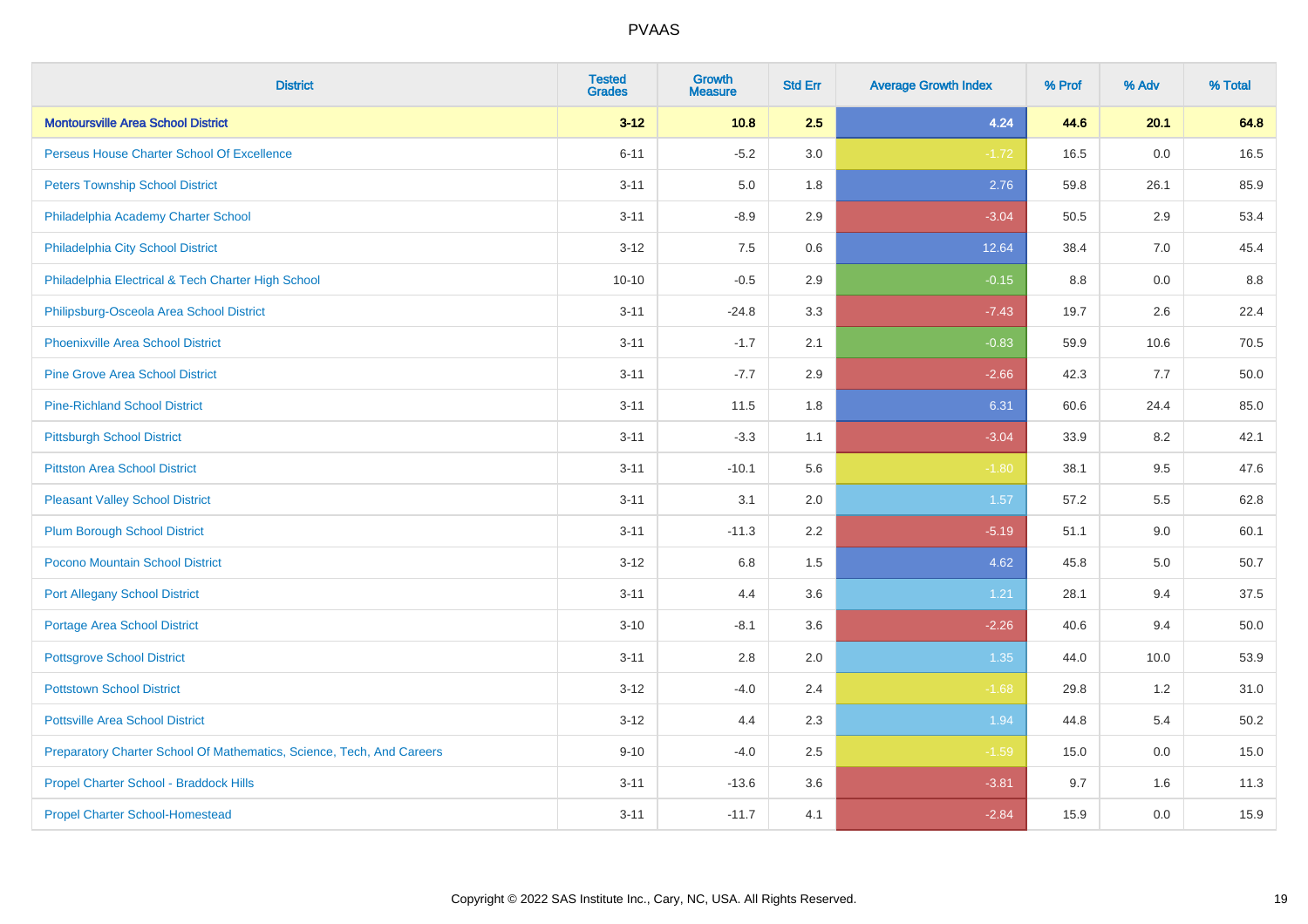| <b>District</b>                                | <b>Tested</b><br><b>Grades</b> | <b>Growth</b><br><b>Measure</b> | <b>Std Err</b> | <b>Average Growth Index</b> | % Prof | % Adv | % Total |
|------------------------------------------------|--------------------------------|---------------------------------|----------------|-----------------------------|--------|-------|---------|
| <b>Montoursville Area School District</b>      | $3 - 12$                       | 10.8                            | 2.5            | 4.24                        | 44.6   | 20.1  | 64.8    |
| <b>Propel Charter School-Montour</b>           | $3 - 10$                       | $-10.7$                         | 3.9            | $-2.71$                     | 13.7   | 0.0   | 13.7    |
| <b>Punxsutawney Area School District</b>       | $3 - 11$                       | 4.2                             | 2.9            | 1.45                        | 55.0   | 5.5   | 60.6    |
| <b>Purchase Line School District</b>           | $3-12$                         | 1.7                             | 3.5            | 0.47                        | 43.1   | 5.4   | 48.5    |
| <b>Quaker Valley School District</b>           | $3 - 11$                       | $-2.8$                          | 2.6            | $-1.08$                     | 55.2   | 13.2  | 68.4    |
| <b>Quakertown Community School District</b>    | $3 - 12$                       | $-4.4$                          | 1.6            | $-2.70$                     | 56.5   | 10.0  | 66.6    |
| <b>Radnor Township School District</b>         | $3 - 12$                       | 1.0                             | 2.1            | 0.50                        | 65.0   | 23.2  | 88.2    |
| <b>Reach Cyber Charter School</b>              | $3 - 11$                       | 8.1                             | 4.7            | 1.72                        | 42.4   | 4.6   | 47.0    |
| <b>Reading School District</b>                 | $3 - 11$                       | 10.1                            | 1.4            | 7.25                        | 24.7   | 2.4   | 27.2    |
| <b>Redbank Valley School District</b>          | $3 - 11$                       | $-9.5$                          | 3.4            | $-2.77$                     | 31.5   | 4.9   | 36.4    |
| Renaissance Academy Charter School             | $3 - 11$                       | 8.3                             | 3.3            | 2.54                        | 45.6   | 22.8  | 68.4    |
| <b>Reynolds School District</b>                | $3 - 10$                       | 0.5                             | 3.4            | 0.16                        | 52.1   | 7.0   | 59.2    |
| <b>Richland School District</b>                | $3 - 11$                       | 6.7                             | 2.9            | 2.33                        | 62.2   | 19.2  | 81.4    |
| <b>Ridgway Area School District</b>            | $3 - 11$                       | $-14.5$                         | 4.1            | $-3.56$                     | 49.0   | 9.8   | 58.8    |
| <b>Ridley School District</b>                  | $3 - 12$                       | 10.0                            | 1.6            | 6.10                        | 45.6   | 8.2   | 53.8    |
| <b>Ringgold School District</b>                | $3 - 11$                       | $-14.7$                         | 2.4            | $-6.04$                     | 41.5   | 7.9   | 49.4    |
| <b>Riverside Beaver County School District</b> | $3 - 11$                       | $-14.0$                         | 3.0            | $-4.64$                     | 49.4   | 8.8   | 58.2    |
| <b>Riverside School District</b>               | $3 - 11$                       | $-3.2$                          | 3.0            | $-1.09$                     | 43.0   | 9.0   | 52.0    |
| <b>Riverview School District</b>               | $3 - 11$                       | $-4.6$                          | 3.8            | $-1.20$                     | 57.9   | 15.8  | 73.7    |
| <b>Roberto Clemente Charter School</b>         | $3 - 12$                       | 2.2                             | 4.9            | 0.45                        | 27.5   | 5.0   | 32.5    |
| <b>Rochester Area School District</b>          | $3 - 11$                       | $-13.2$                         | 4.6            | $-2.89$                     | 19.5   | 1.3   | 20.8    |
| <b>Rose Tree Media School District</b>         | $3 - 10$                       | $-25.6$                         | 2.4            | $-10.76$                    | 54.8   | 6.4   | 61.2    |
| Saint Marys Area School District               | $3 - 11$                       | 7.8                             | 2.6            | 3.04                        | 57.0   | 8.2   | 65.2    |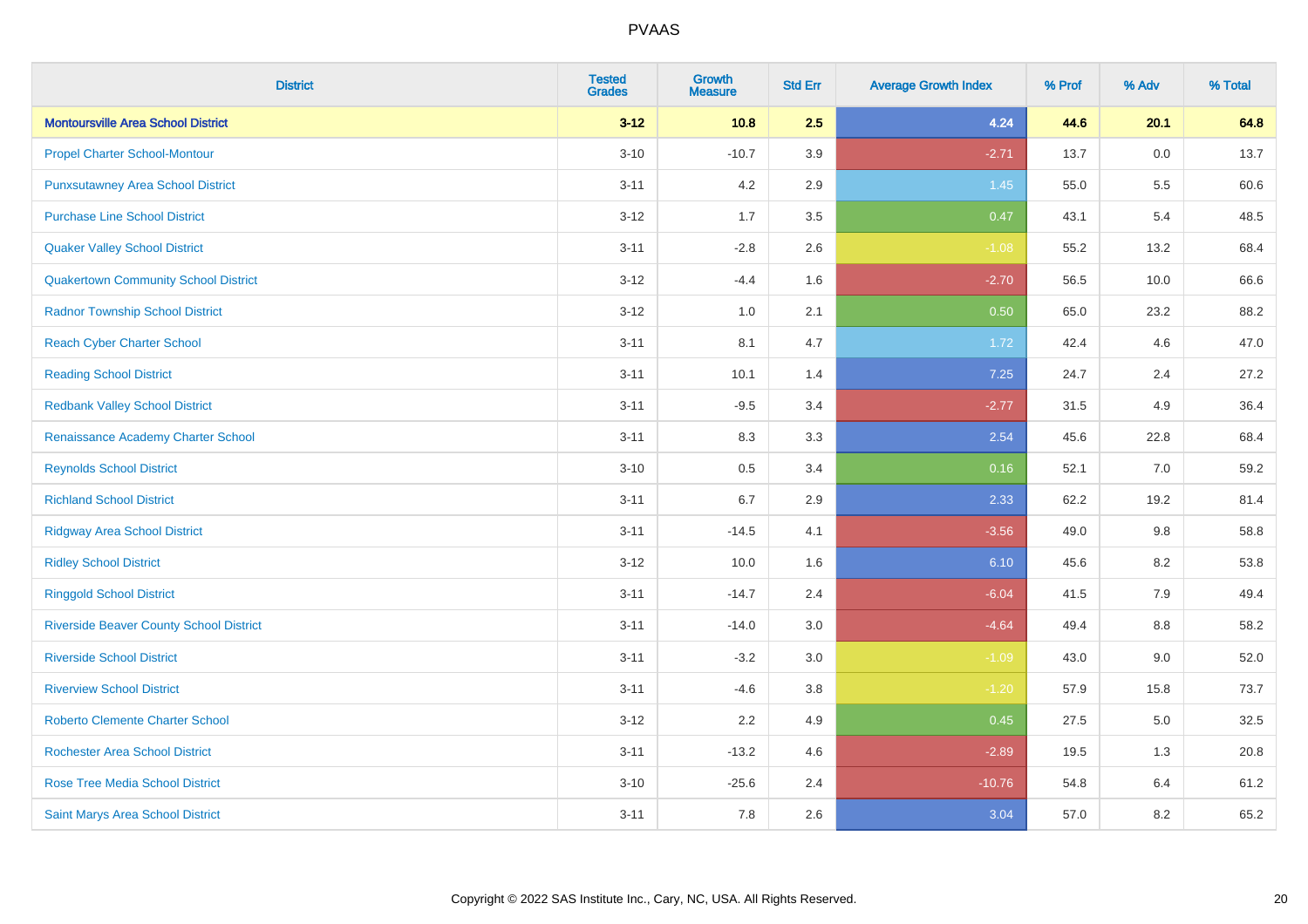| <b>District</b>                               | <b>Tested</b><br><b>Grades</b> | <b>Growth</b><br><b>Measure</b> | <b>Std Err</b> | <b>Average Growth Index</b> | % Prof | % Adv   | % Total |
|-----------------------------------------------|--------------------------------|---------------------------------|----------------|-----------------------------|--------|---------|---------|
| <b>Montoursville Area School District</b>     | $3 - 12$                       | 10.8                            | 2.5            | 4.24                        | 44.6   | 20.1    | 64.8    |
| <b>Salisbury Township School District</b>     | $3 - 11$                       | 6.3                             | 3.6            | 1.77                        | 46.2   | $6.6\,$ | 52.8    |
| Salisbury-Elk Lick School District            | $3 - 11$                       | $-13.5$                         | 5.9            | $-2.30$                     | 27.8   | 0.0     | 27.8    |
| <b>Saucon Valley School District</b>          | $3 - 11$                       | 14.7                            | 2.5            | 5.98                        | 48.7   | 20.2    | 69.0    |
| <b>Sayre Area School District</b>             | $3 - 11$                       | 11.2                            | 3.5            | 3.20                        | 52.2   | 7.5     | 59.7    |
| <b>School Lane Charter School</b>             | $3 - 11$                       | 12.4                            | 3.6            | 3.43                        | 59.1   | 9.8     | 68.9    |
| Schuylkill Haven Area School District         | $3 - 11$                       | $-15.3$                         | 3.1            | $-4.87$                     | 49.7   | 2.4     | 52.1    |
| <b>Schuylkill Valley School District</b>      | $3 - 11$                       | 1.4                             | 2.5            | 0.56                        | 55.1   | 10.2    | 65.3    |
| <b>Scranton School District</b>               | $3 - 12$                       | $-2.9$                          | 2.4            | $-1.22$                     | 45.6   | 3.6     | 49.1    |
| <b>Selinsgrove Area School District</b>       | $3 - 12$                       | 8.3                             | 2.3            | 3.54                        | 56.8   | 10.0    | 66.8    |
| <b>Seneca Valley School District</b>          | $3 - 11$                       | $-1.4$                          | 1.4            | $-0.99$                     | 57.2   | 11.4    | 68.6    |
| <b>Shade-Central City School District</b>     | $3 - 11$                       | $-5.9$                          | 4.6            | $-1.28$                     | 27.8   | 0.0     | 27.8    |
| <b>Shaler Area School District</b>            | $3 - 11$                       | $-0.8$                          | 1.9            | $-0.43$                     | 49.1   | 9.6     | 58.7    |
| <b>Shamokin Area School District</b>          | $3 - 11$                       | $-7.7$                          | 4.8            | $-1.60$                     | 38.1   | 3.2     | 41.3    |
| <b>Shanksville-Stonycreek School District</b> | $3 - 10$                       | 7.0                             | 5.9            | 1.20                        | 64.7   | 17.6    | 82.4    |
| <b>Sharon City School District</b>            | $3 - 11$                       | 4.9                             | 2.6            | 1.87                        | 48.2   | 5.3     | 53.4    |
| <b>Sharpsville Area School District</b>       | $3 - 11$                       | $-1.4$                          | 3.5            | $-0.40$                     | 55.2   | 13.4    | 68.7    |
| <b>Shenandoah Valley School District</b>      | $3 - 11$                       | 9.7                             | 3.9            | 2.49                        | 28.3   | 5.0     | 33.3    |
| Shenango Area School District                 | $3 - 11$                       | $-2.6$                          | 3.3            | $-0.79$                     | 50.6   | 13.9    | 64.6    |
| <b>Shikellamy School District</b>             | $3 - 10$                       | $-22.3$                         | 2.5            | $-8.92$                     | 33.3   | 6.1     | 39.5    |
| <b>Shippensburg Area School District</b>      | $3 - 11$                       | 9.3                             | 1.9            | 4.84                        | 53.1   | 10.2    | 63.3    |
| <b>Slippery Rock Area School District</b>     | $3 - 11$                       | $-6.3$                          | 2.5            | $-2.51$                     | 56.2   | 9.5     | 65.7    |
| <b>Smethport Area School District</b>         | $3 - 12$                       | 0.6                             | 3.9            | 0.15                        | 37.0   | 1.8     | 38.9    |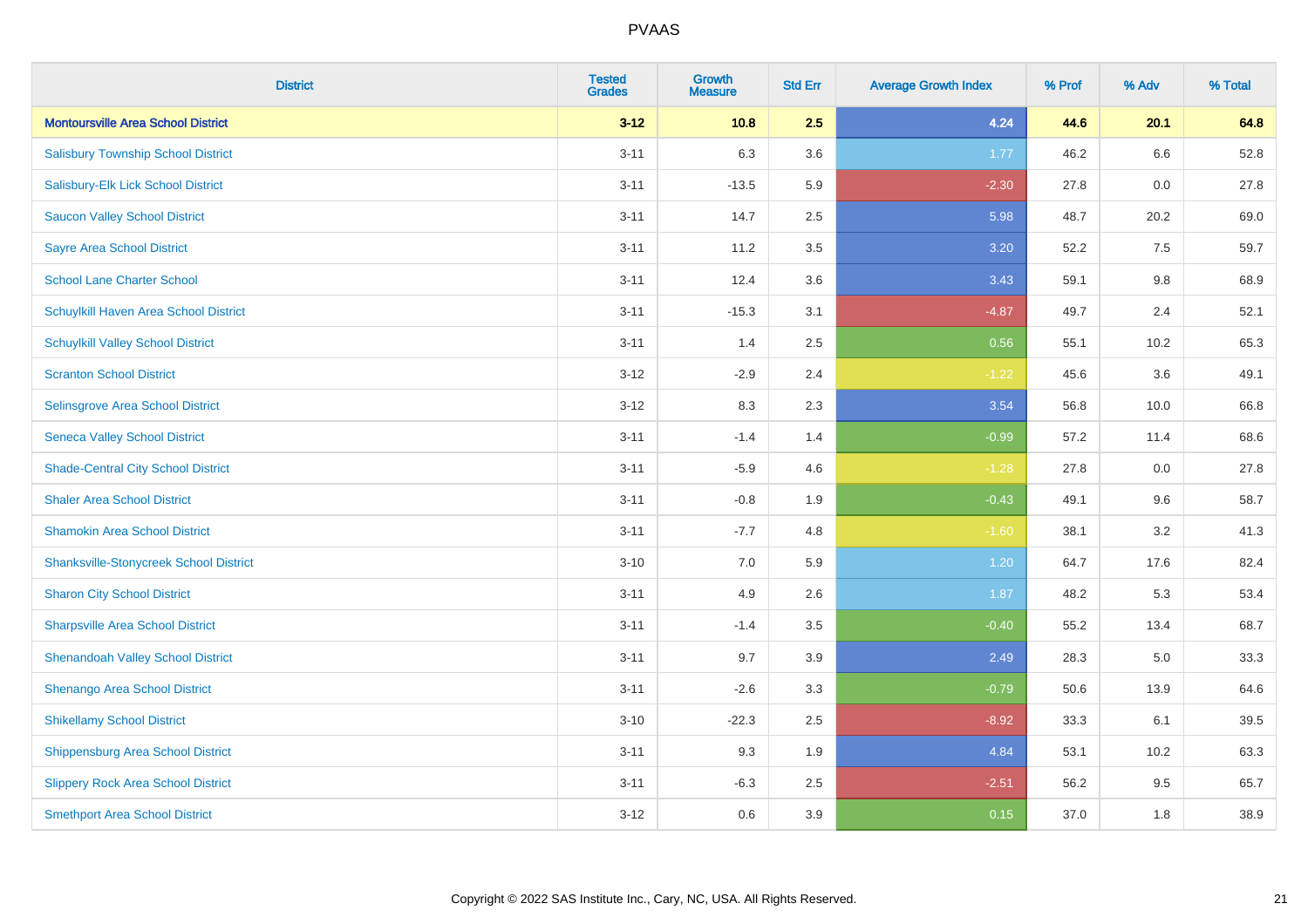| <b>District</b>                            | <b>Tested</b><br><b>Grades</b> | <b>Growth</b><br><b>Measure</b> | <b>Std Err</b> | <b>Average Growth Index</b> | % Prof | % Adv | % Total |
|--------------------------------------------|--------------------------------|---------------------------------|----------------|-----------------------------|--------|-------|---------|
| <b>Montoursville Area School District</b>  | $3 - 12$                       | 10.8                            | 2.5            | 4.24                        | 44.6   | 20.1  | 64.8    |
| <b>Solanco School District</b>             | $3 - 11$                       | $-11.0$                         | 2.0            | $-5.55$                     | 41.6   | 4.5   | 46.1    |
| <b>Somerset Area School District</b>       | $3 - 11$                       | $-4.4$                          | 2.3            | $-1.93$                     | 44.4   | 14.9  | 59.3    |
| <b>Souderton Area School District</b>      | $3 - 11$                       | 12.4                            | 1.5            | 8.28                        | 61.7   | 15.2  | 76.9    |
| South Allegheny School District            | $3 - 11$                       | $-8.8$                          | 3.2            | $-2.70$                     | 40.5   | 0.0   | 40.5    |
| <b>South Butler County School District</b> | $3 - 10$                       | 3.9                             | 2.5            | 1.54                        | 53.1   | 16.6  | 69.7    |
| <b>South Eastern School District</b>       | $3 - 11$                       | 0.9                             | 2.4            | 0.39                        | 54.8   | 6.6   | 61.4    |
| South Fayette Township School District     | $3 - 11$                       | 1.7                             | 2.0            | 0.88                        | 61.0   | 26.5  | 87.6    |
| <b>South Park School District</b>          | $3 - 11$                       | $-11.3$                         | 2.7            | $-4.23$                     | 53.5   | 13.7  | 67.3    |
| South Side Area School District            | $3 - 11$                       | $-1.6$                          | 3.3            | $-0.48$                     | 50.0   | 6.8   | 56.8    |
| South Western School District              | $3-12$                         | 3.9                             | 1.9            | 2.08                        | 60.2   | 8.1   | 68.3    |
| South Williamsport Area School District    | $3 - 10$                       | $-5.7$                          | 2.5            | $-2.30$                     | 45.5   | 4.5   | 50.0    |
| Southeastern Greene School District        | $3 - 10$                       | 3.3                             | 4.6            | 0.72                        | 57.6   | 6.1   | 63.6    |
| Southern Columbia Area School District     | $3 - 11$                       | $-14.6$                         | 3.0            | $-4.92$                     | 55.0   | 4.0   | 59.0    |
| <b>Southern Fulton School District</b>     | $3 - 11$                       | $-23.7$                         | 4.4            | $-5.37$                     | 34.2   | 10.5  | 44.7    |
| Southern Huntingdon County School District | $3 - 11$                       | $-12.9$                         | 3.2            | $-3.98$                     | 32.5   | 2.5   | 35.0    |
| Southern Lehigh School District            | $3 - 11$                       | $-0.4$                          | 2.3            | $-0.17$                     | 66.1   | 11.9  | 78.0    |
| Southern Tioga School District             | $3 - 11$                       | $-11.5$                         | 2.7            | $-4.25$                     | 47.8   | 6.4   | 54.3    |
| Southern York County School District       | $3 - 11$                       | 14.2                            | 2.1            | 6.91                        | 55.1   | 18.1  | 73.1    |
| <b>Southmoreland School District</b>       | $3 - 11$                       | $-8.3$                          | 3.6            | $-2.32$                     | 56.8   | 7.2   | 64.0    |
| <b>Spring Cove School District</b>         | $3 - 11$                       | 3.4                             | 2.5            | 1.33                        | 47.8   | 12.7  | 60.4    |
| <b>Spring Grove Area School District</b>   | $3 - 11$                       | 5.6                             | 2.1            | 2.68                        | 55.1   | 15.0  | 70.1    |
| <b>Springfield School District</b>         | $3 - 11$                       | 13.8                            | 1.7            | 7.99                        | 60.9   | 21.5  | 82.4    |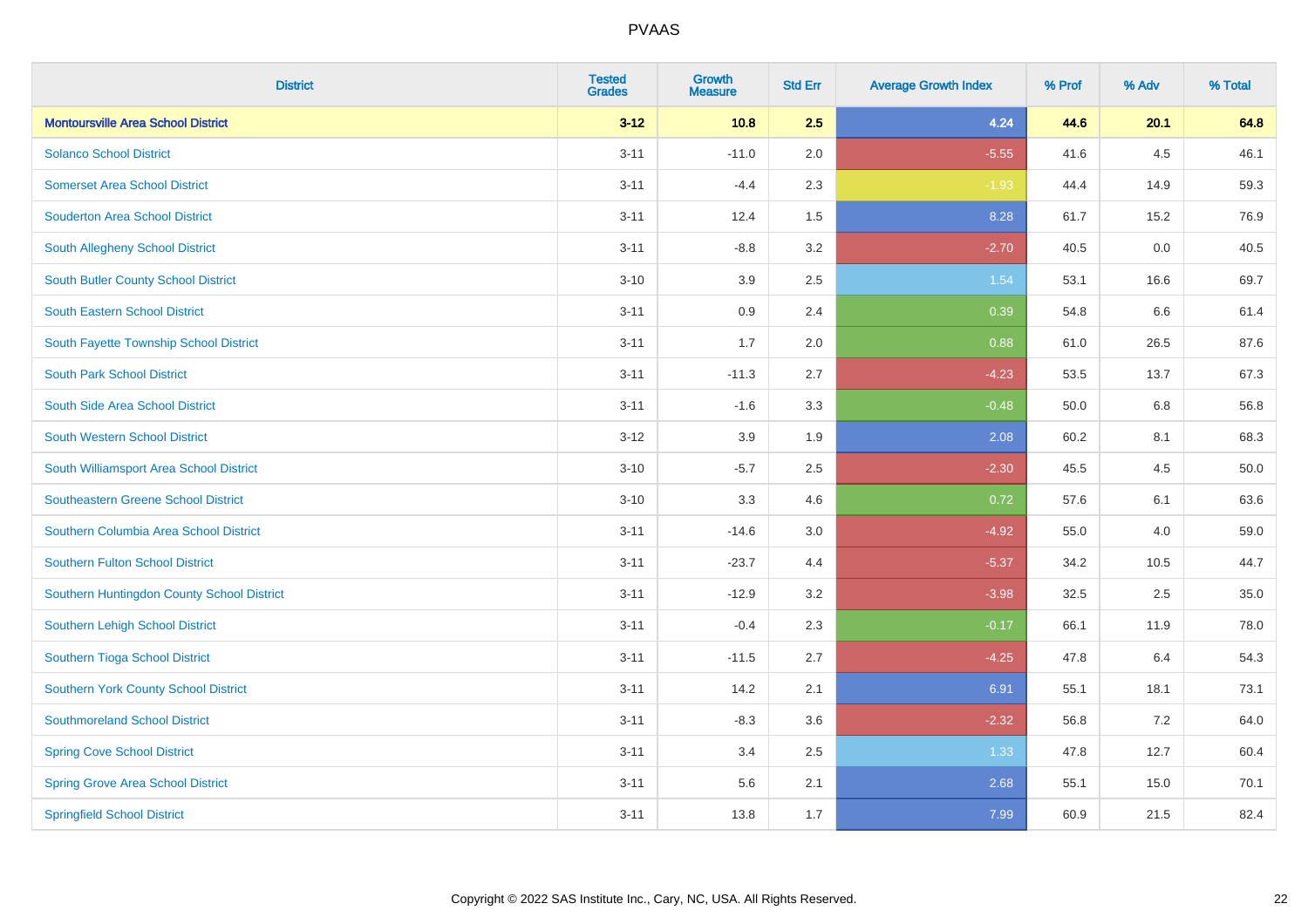| <b>District</b>                              | <b>Tested</b><br><b>Grades</b> | <b>Growth</b><br><b>Measure</b> | <b>Std Err</b> | <b>Average Growth Index</b> | % Prof | % Adv   | % Total |
|----------------------------------------------|--------------------------------|---------------------------------|----------------|-----------------------------|--------|---------|---------|
| <b>Montoursville Area School District</b>    | $3 - 12$                       | 10.8                            | 2.5            | 4.24                        | 44.6   | 20.1    | 64.8    |
| <b>Springfield Township School District</b>  | $3 - 11$                       | $-18.9$                         | 3.2            | $-5.88$                     | 62.6   | 3.6     | 66.3    |
| <b>Spring-Ford Area School District</b>      | $3 - 11$                       | 6.0                             | 1.3            | 4.46                        | 60.8   | 16.5    | 77.4    |
| <b>State College Area School District</b>    | $3 - 11$                       | 20.5                            | 1.4            | 14.33                       | 58.0   | 25.9    | 84.0    |
| <b>Steel Valley School District</b>          | $3 - 11$                       | 6.5                             | 3.4            | 1.89                        | 50.7   | 5.6     | 56.3    |
| <b>Steelton-Highspire School District</b>    | $3 - 11$                       | $-11.8$                         | 3.5            | $-3.40$                     | 14.5   | 0.0     | 14.5    |
| <b>Sto-Rox School District</b>               | $3 - 10$                       | 6.6                             | 3.7            | 1.80                        | 13.4   | 0.0     | 13.4    |
| <b>Stroudsburg Area School District</b>      | $3 - 11$                       | 5.5                             | 1.9            | 2.88                        | 48.1   | 4.2     | 52.3    |
| <b>Sugar Valley Rural Charter School</b>     | $3 - 11$                       | $-11.0$                         | 4.5            | $-2.46$                     | 14.9   | 0.0     | 14.9    |
| <b>Sullivan County School District</b>       | $3 - 10$                       | $-4.0$                          | 4.4            | $-0.90$                     | 66.7   | $2.6\,$ | 69.2    |
| <b>Susquehanna Community School District</b> | $3 - 11$                       | $-2.8$                          | 4.2            | $-0.66$                     | 49.4   | 6.9     | 56.3    |
| Susquehanna Township School District         | $3 - 12$                       | $-5.8$                          | 2.7            | $-2.17$                     | 36.0   | 5.6     | 41.6    |
| <b>Susquenita School District</b>            | $3 - 11$                       | $-0.1$                          | 2.8            | $-0.01$                     | 47.7   | 10.1    | 57.8    |
| <b>Tacony Academy Charter School</b>         | $3 - 11$                       | $-14.7$                         | 3.0            | $-4.82$                     | 22.4   | 1.8     | 24.1    |
| <b>Tamaqua Area School District</b>          | $3 - 12$                       | $-8.2$                          | 2.5            | $-3.24$                     | 44.5   | 1.9     | 46.4    |
| <b>Tech Freire Charter School</b>            | $9 - 11$                       | 9.3                             | 2.9            | 3.26                        | 18.0   | 1.1     | 19.1    |
| The New Academy Charter School               | $8 - 11$                       | $-10.4$                         | 5.2            | $-2.00$                     | 0.0    | 0.0     | $0.0\,$ |
| <b>Tidioute Community Charter School</b>     | $3 - 11$                       | 5.7                             | 5.1            | 1.11                        | 34.4   | 21.9    | 56.2    |
| <b>Titusville Area School District</b>       | $3 - 11$                       | $-13.2$                         | 2.6            | $-4.99$                     | 43.2   | 4.8     | 48.0    |
| <b>Towanda Area School District</b>          | $3 - 11$                       | 4.0                             | 2.8            | 1.44                        | 39.4   | 6.6     | 46.0    |
| <b>Trinity Area School District</b>          | $3 - 11$                       | $-5.4$                          | 2.0            | $-2.71$                     | 48.3   | 11.8    | 60.1    |
| <b>Tri-Valley School District</b>            | $3 - 10$                       | $-6.4$                          | 4.1            | $-1.57$                     | 37.0   | 4.4     | 41.3    |
| <b>Troy Area School District</b>             | $3 - 10$                       | $-4.3$                          | 3.4            | $-1.26$                     | 43.2   | 5.7     | 48.9    |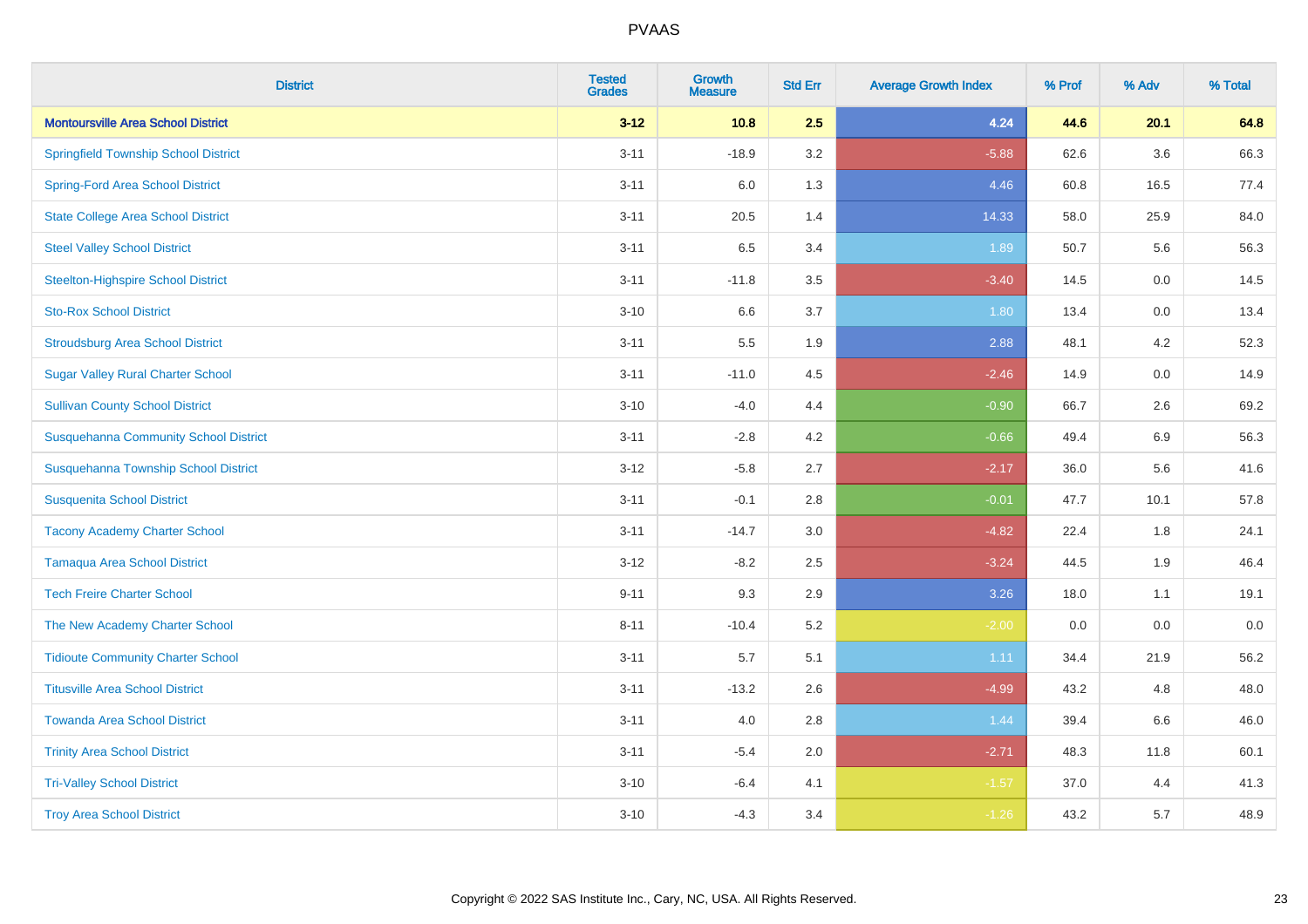| <b>District</b>                                | <b>Tested</b><br><b>Grades</b> | <b>Growth</b><br><b>Measure</b> | <b>Std Err</b> | <b>Average Growth Index</b> | % Prof | % Adv   | % Total |
|------------------------------------------------|--------------------------------|---------------------------------|----------------|-----------------------------|--------|---------|---------|
| <b>Montoursville Area School District</b>      | $3 - 12$                       | 10.8                            | 2.5            | 4.24                        | 44.6   | 20.1    | 64.8    |
| <b>Tulpehocken Area School District</b>        | $3 - 12$                       | $-13.7$                         | 2.8            | $-4.81$                     | 36.7   | $2.8\,$ | 39.4    |
| <b>Tunkhannock Area School District</b>        | $3 - 11$                       | 2.3                             | 2.2            | 1.01                        | 44.9   | 9.6     | 54.6    |
| <b>Turkeyfoot Valley Area School District</b>  | $3 - 12$                       | $-4.3$                          | 5.6            | $-0.76$                     | 22.0   | 5.1     | 27.1    |
| <b>Tuscarora School District</b>               | $3 - 11$                       | $-0.6$                          | 2.3            | $-0.27$                     | 45.1   | 8.1     | 53.2    |
| <b>Tussey Mountain School District</b>         | $3 - 12$                       | 1.5                             | 3.7            | 0.40                        | 38.6   | 1.8     | 40.4    |
| <b>Twin Valley School District</b>             | $3 - 12$                       | $-3.6$                          | 2.1            | $-1.69$                     | 49.6   | 7.1     | 56.8    |
| <b>Tyrone Area School District</b>             | $3 - 12$                       | 19.7                            | 2.5            | 7.87                        | 60.4   | 16.7    | 77.1    |
| <b>Union Area School District</b>              | $3 - 11$                       | 1.9                             | 4.3            | 0.44                        | 61.5   | 0.0     | 61.5    |
| <b>Union City Area School District</b>         | $3 - 12$                       | $-10.2$                         | 3.6            | $-2.87$                     | 42.9   | 3.2     | 46.0    |
| <b>Union School District</b>                   | $3 - 12$                       | 2.3                             | 4.2            | 0.54                        | 32.6   | 7.0     | 39.5    |
| <b>Uniontown Area School District</b>          | $3 - 11$                       | 6.0                             | 3.2            | 1.87                        | 62.4   | 5.9     | 68.2    |
| <b>Unionville-Chadds Ford School District</b>  | $3 - 11$                       | 17.1                            | 3.1            | 5.51                        | 68.1   | 13.2    | 81.3    |
| <b>United School District</b>                  | $3 - 11$                       | 2.1                             | 3.4            | 0.63                        | 60.3   | 6.6     | 66.9    |
| <b>Universal Audenried Charter School</b>      | $9 - 11$                       | $-5.8$                          | 2.4            | $-2.40$                     | 14.6   | 0.0     | 14.6    |
| <b>Upper Adams School District</b>             | $3 - 11$                       | 1.3                             | 2.9            | 0.47                        | 55.2   | $8.6\,$ | 63.8    |
| <b>Upper Darby School District</b>             | $3 - 12$                       | 6.9                             | 1.5            | 4.62                        | 45.0   | 6.7     | 51.7    |
| <b>Upper Dauphin Area School District</b>      | $3 - 11$                       | $-6.3$                          | 3.2            | $-1.98$                     | 37.4   | 4.8     | 42.2    |
| <b>Upper Dublin School District</b>            | $3 - 12$                       | 15.4                            | 1.8            | 8.53                        | 60.8   | 24.8    | 85.6    |
| <b>Upper Merion Area School District</b>       | $3 - 11$                       | 15.3                            | 2.0            | 7.62                        | 59.3   | 19.3    | 78.6    |
| <b>Upper Moreland Township School District</b> | $3 - 11$                       | $-5.0$                          | 2.2            | $-2.31$                     | 57.9   | 4.0     | 61.9    |
| <b>Upper Perkiomen School District</b>         | $3 - 11$                       | 22.1                            | 2.1            | 10.74                       | 57.7   | 13.2    | 70.9    |
| <b>Upper Saint Clair School District</b>       | $3 - 11$                       | 18.5                            | 1.7            | 10.65                       | 61.8   | 30.1    | 91.9    |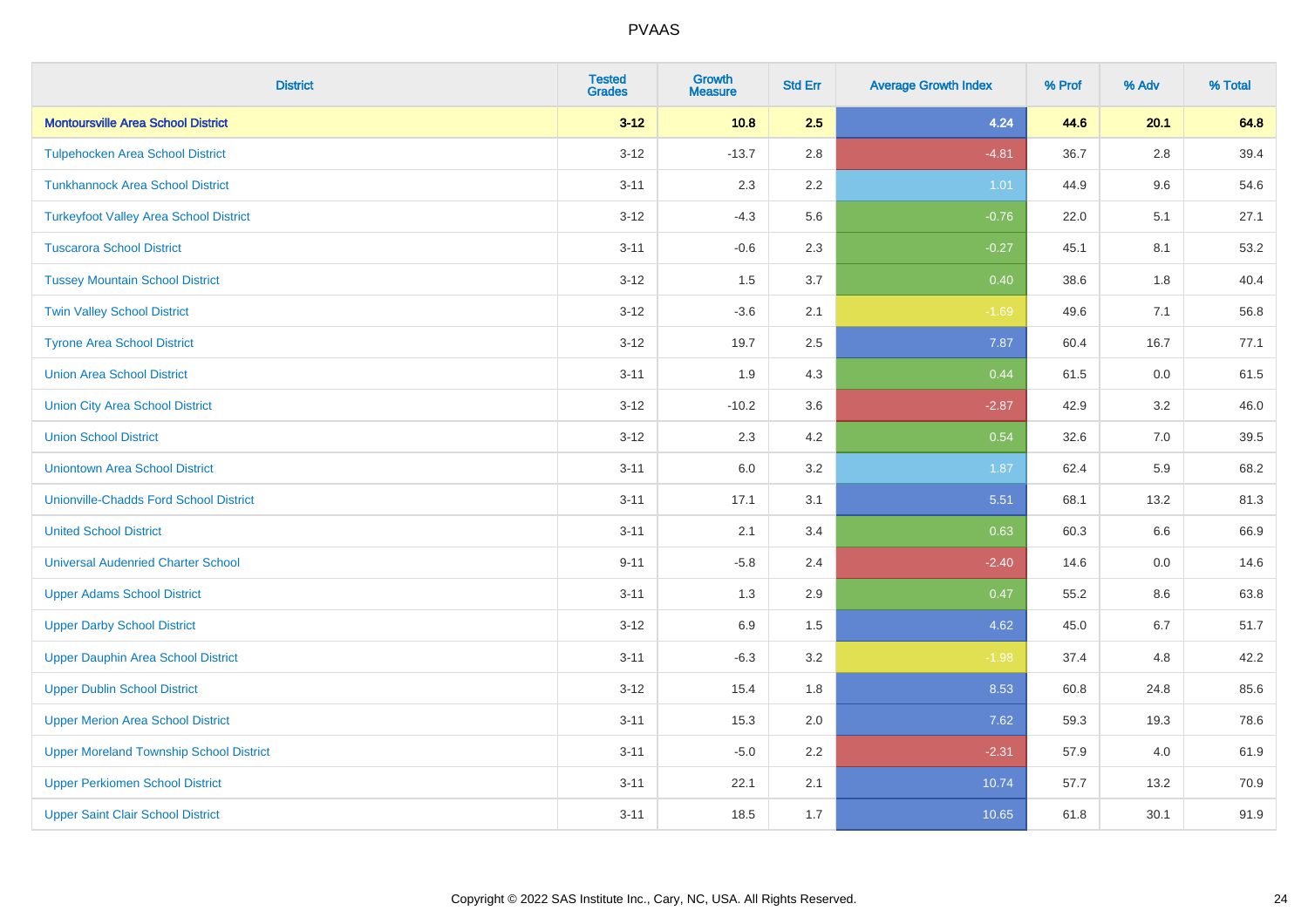| <b>District</b>                               | <b>Tested</b><br><b>Grades</b> | <b>Growth</b><br><b>Measure</b> | <b>Std Err</b> | <b>Average Growth Index</b> | % Prof | % Adv   | % Total |
|-----------------------------------------------|--------------------------------|---------------------------------|----------------|-----------------------------|--------|---------|---------|
| <b>Montoursville Area School District</b>     | $3 - 12$                       | 10.8                            | 2.5            | 4.24                        | 44.6   | 20.1    | 64.8    |
| Urban Pathways 6-12 Charter School            | $6 - 11$                       | 4.8                             | 6.4            | 0.75                        | 28.6   | $0.0\,$ | 28.6    |
| <b>Valley Grove School District</b>           | $3 - 10$                       | $-3.7$                          | 3.7            | $-1.01$                     | 51.2   | 6.1     | 57.3    |
| <b>Valley View School District</b>            | $3 - 11$                       | 18.1                            | 2.4            | 7.42                        | 53.7   | 14.7    | 68.4    |
| <b>Wallenpaupack Area School District</b>     | $3 - 11$                       | $-7.1$                          | 2.3            | $-3.09$                     | 40.8   | 2.4     | 43.1    |
| <b>Wallingford-Swarthmore School District</b> | $3 - 10$                       | 0.9                             | 2.4            | 0.38                        | 64.4   | 22.7    | 87.1    |
| <b>Warren County School District</b>          | $3 - 11$                       | $-0.1$                          | 1.8            | $-0.06$                     | 37.2   | 5.3     | 42.6    |
| <b>Warrior Run School District</b>            | $3 - 11$                       | 4.6                             | 3.0            | 1.51                        | 40.9   | 8.1     | 49.0    |
| <b>Warwick School District</b>                | $3 - 11$                       | 5.2                             | 1.9            | 2.76                        | 46.4   | 17.0    | 63.3    |
| <b>Washington School District</b>             | $3 - 11$                       | $-4.9$                          | $2.8\,$        | $-1.76$                     | 30.1   | 2.4     | 32.5    |
| <b>Wattsburg Area School District</b>         | $3 - 11$                       | 6.5                             | 2.7            | 2.43                        | 42.7   | 7.6     | 50.3    |
| <b>Wayne Highlands School District</b>        | $3 - 11$                       | 7.8                             | 2.4            | 3.23                        | 52.3   | 13.1    | 65.4    |
| <b>Waynesboro Area School District</b>        | $3 - 12$                       | $-6.1$                          | 1.9            | $-3.20$                     | 50.0   | $6.8\,$ | 56.8    |
| <b>Wellsboro Area School District</b>         | $3 - 11$                       | $-12.4$                         | 3.0            | $-4.11$                     | 49.2   | 11.9    | 61.1    |
| <b>West Allegheny School District</b>         | $3 - 12$                       | 4.0                             | 2.1            | 1.96                        | 63.1   | 15.7    | 78.8    |
| <b>West Branch Area School District</b>       | $3 - 11$                       | 0.2                             | 3.8            | 0.05                        | 47.2   | 1.9     | 49.1    |
| <b>West Chester Area School District</b>      | $3 - 11$                       | 12.6                            | 1.2            | 10.38                       | 66.8   | 20.2    | 87.0    |
| <b>West Greene School District</b>            | $3 - 11$                       | $-4.5$                          | 4.3            | $-1.04$                     | 36.6   | 7.3     | 43.9    |
| West Jefferson Hills School District          | $3 - 11$                       | 1.8                             | 2.1            | 0.88                        | 55.7   | 20.8    | 76.4    |
| <b>West Middlesex Area School District</b>    | $3 - 10$                       | $-8.4$                          | 3.8            | $-2.21$                     | 34.9   | 2.8     | 37.6    |
| <b>West Mifflin Area School District</b>      | $3 - 12$                       | $-12.3$                         | 2.9            | $-4.22$                     | 39.7   | 10.3    | 50.0    |
| <b>West Perry School District</b>             | $3 - 11$                       | 12.5                            | 2.5            | 4.99                        | 56.6   | 8.4     | 65.0    |
| <b>West Shore School District</b>             | $3 - 12$                       | 5.0                             | 1.4            | 3.59                        | 54.2   | 9.4     | 63.6    |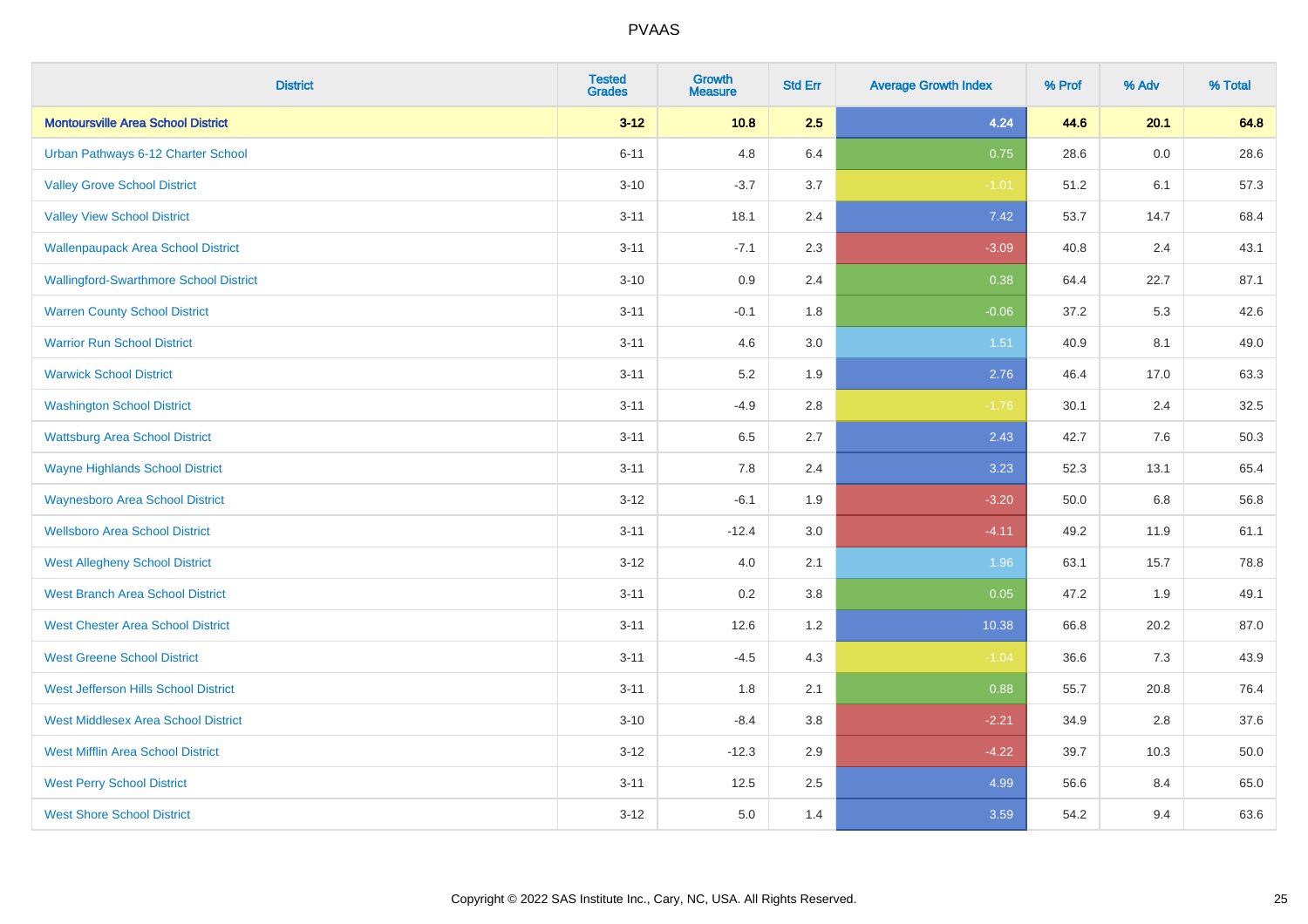| <b>District</b>                                 | <b>Tested</b><br><b>Grades</b> | <b>Growth</b><br><b>Measure</b> | <b>Std Err</b> | <b>Average Growth Index</b> | % Prof | % Adv | % Total |
|-------------------------------------------------|--------------------------------|---------------------------------|----------------|-----------------------------|--------|-------|---------|
| <b>Montoursville Area School District</b>       | $3 - 12$                       | 10.8                            | 2.5            | 4.24                        | 44.6   | 20.1  | 64.8    |
| <b>West Side CTC</b>                            | $9 - 10$                       | $-37.4$                         | 4.3            | $-8.64$                     | 8.8    | 0.0   | 8.8     |
| <b>West York Area School District</b>           | $3 - 12$                       | 3.2                             | 2.3            | 1.38                        | 53.8   | 4.4   | 58.2    |
| <b>Western Beaver County School District</b>    | $3 - 11$                       | $-7.8$                          | 4.2            | $-1.87$                     | 56.5   | 6.5   | 63.0    |
| <b>Western Wayne School District</b>            | $3 - 11$                       | 5.6                             | 2.9            | 1.93                        | 41.3   | 17.4  | 58.7    |
| <b>Westinghouse Arts Academy Charter School</b> | $9 - 10$                       | $-0.7$                          | 3.6            | $-0.19$                     | 59.2   | 8.4   | 67.6    |
| <b>Westmont Hilltop School District</b>         | $3 - 11$                       | $-4.0$                          | 2.8            | $-1.40$                     | 36.3   | 13.3  | 49.6    |
| <b>Whitehall-Coplay School District</b>         | $3 - 11$                       | 6.1                             | 1.8            | 3.45                        | 49.3   | 7.4   | 56.6    |
| <b>Wilkes-Barre Area School District</b>        | $3 - 11$                       | 0.1                             | 3.2            | $\overline{0.02}$           | 35.5   | 5.4   | 40.9    |
| <b>William Penn School District</b>             | $3 - 12$                       | $8.3\,$                         | 2.1            | 3.99                        | 35.6   | 3.0   | 38.7    |
| <b>Williams Valley School District</b>          | $3 - 11$                       | $-7.3$                          | 3.4            | $-2.13$                     | 23.2   | 0.0   | 23.2    |
| <b>Williamsburg Community School District</b>   | $3 - 11$                       | $-14.3$                         | 4.1            | $-3.48$                     | 28.3   | 0.0   | 28.3    |
| <b>Williamsport Area School District</b>        | $3 - 11$                       | 1.9                             | 1.8            | 1.04                        | 44.1   | 12.8  | 56.9    |
| <b>Wilmington Area School District</b>          | $3 - 11$                       | 7.5                             | 3.0            | 2.48                        | 55.1   | 5.1   | 60.2    |
| <b>Wilson Area School District</b>              | $3 - 11$                       | $6.0\,$                         | 2.6            | 2.30                        | 48.7   | 8.5   | 57.2    |
| <b>Wilson School District</b>                   | $3 - 12$                       | 8.8                             | 1.5            | 5.96                        | 52.6   | 14.6  | 67.2    |
| <b>Windber Area School District</b>             | $3 - 11$                       | $-7.2$                          | 3.2            | $-2.24$                     | 55.4   | 7.2   | 62.6    |
| <b>Wissahickon School District</b>              | $3 - 10$                       | 12.5                            | 1.8            | 6.85                        | 58.3   | 22.4  | 80.7    |
| <b>Woodland Hills School District</b>           | $3 - 12$                       | 3.2                             | 2.6            | 1.22                        | 31.4   | 3.6   | 35.0    |
| <b>Wyalusing Area School District</b>           | $3 - 12$                       | 8.8                             | 3.3            | 2.68                        | 54.6   | 11.7  | 66.2    |
| <b>Wyoming Area School District</b>             | $3 - 10$                       | $-1.3$                          | 2.6            | $-0.50$                     | 53.8   | 10.8  | 64.6    |
| <b>Wyoming Valley West School District</b>      | $3 - 11$                       | $-2.2$                          | 2.4            | $-0.91$                     | 49.4   | 3.0   | 52.4    |
| <b>Wyomissing Area School District</b>          | $3 - 12$                       | 0.8                             | 2.6            | 0.33                        | 55.7   | 17.6  | 73.3    |